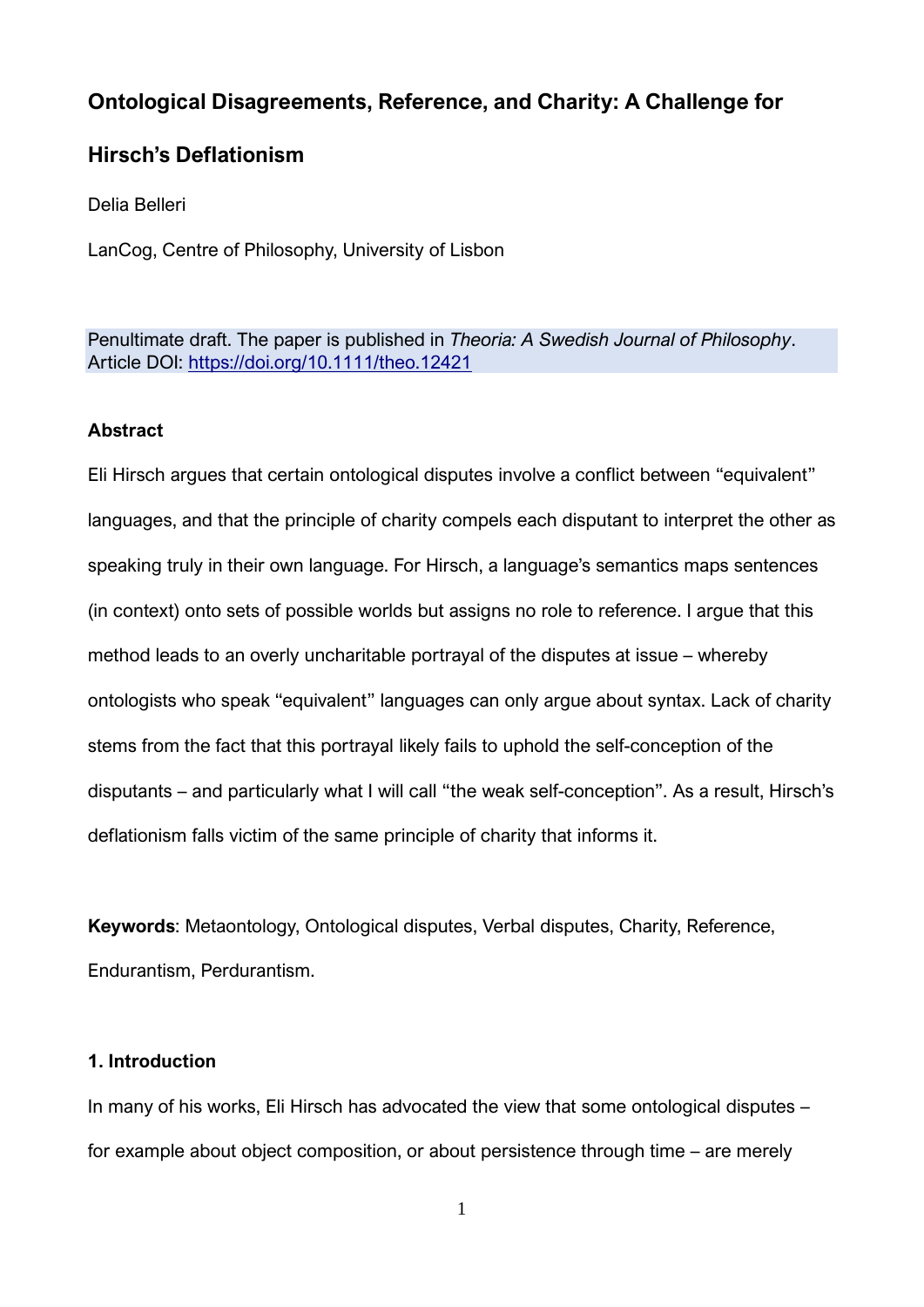verbal. This has resulted in the deflation of such disputes, seen by Hirsch as mere controversies about which language to choose to describe certain aspects of the world.<sup>1</sup> This contention is motivated by the idea that each party within these debates should, based on the so-called *principle of charity*, interpret the other side as speaking truly in a different language (for example a different version or "idiolect" of English).<sup>2</sup>

Several theorists have reacted critically to this line of thought, questioning the role to be played by the principle of charity in ontological disputes. Ted Sider (2014) may be read as opposing the idea that the parties should observe charity at all; when it comes to doing ontology, charity should be suspended and considerations of joint-carving should take centre stage. Therefore, neither disputant should be compelled to "interpret the other party in a charitable way". Other theorists have argued that charity is multi-faceted in a way that goes beyond Hirsch's stated conception. Hirsch's principle of charity essentially enjoins speakers to interpret their interlocutors' assertions as being (i) "true or at least reasonable" (Hirsch 2011: 148), and to (ii) avoid ascribing perceptual and conceptual (*a priori*) errors. Going beyond Hirsch's conception of charity can, according to these authors, determine interpretations that run against the "mere verbality" verdict. McGrath (2008: 492), for example, holds that one should observe charity towards the speakers' attempt to express

<sup>1</sup> Importantly, Hirsch is not a deflationist *tout court*, at least not in a sense that could suggest anti-realist sympathies. Quite to the contrary, Hirsch takes himself to be a realist who, at the same time, believes that it is possible for speakers to employ different concepts of existence, resulting in different (true) descriptions of one and the same mind-independent reality. As he states: "If we are realists, we are committed to the following formulation: 'There exist things in the world independent of language, and language comes along and enables people to state truths about the things in the world.' [...] The doctrine of quantifier variance, in the realist sense that I'm assuming, accepts [this] formulation [...]." (Hirsch 2011: 189).

 $2$  This charity requirement may not apply to all ontological disputes. Hirsch thinks there are cases in which at least one side *cannot* easily provide a charitable interpretation of the other side. If so, the dispute is *not* merely verbal. As an example, Hirsch cites the debate between platonists and nominalists about mathematical objects. Platonists hold that there exist numbers, while nominalists deny it. Nominalists are not, however, in a position to provide an adequate interpretation of platonism that makes platonism true in its own language, because (roughly put) they have no obvious or easy way of translating number-talk in a nominalistically acceptable way. As Hirsch puts it: "It seems to follow that the dispute between platonists and nominalists is not verbal in my sense. From their perspective nominalists have no way of charitably interpreting platonists as speaking the truth in their own language" (Hirsch 2011: 245).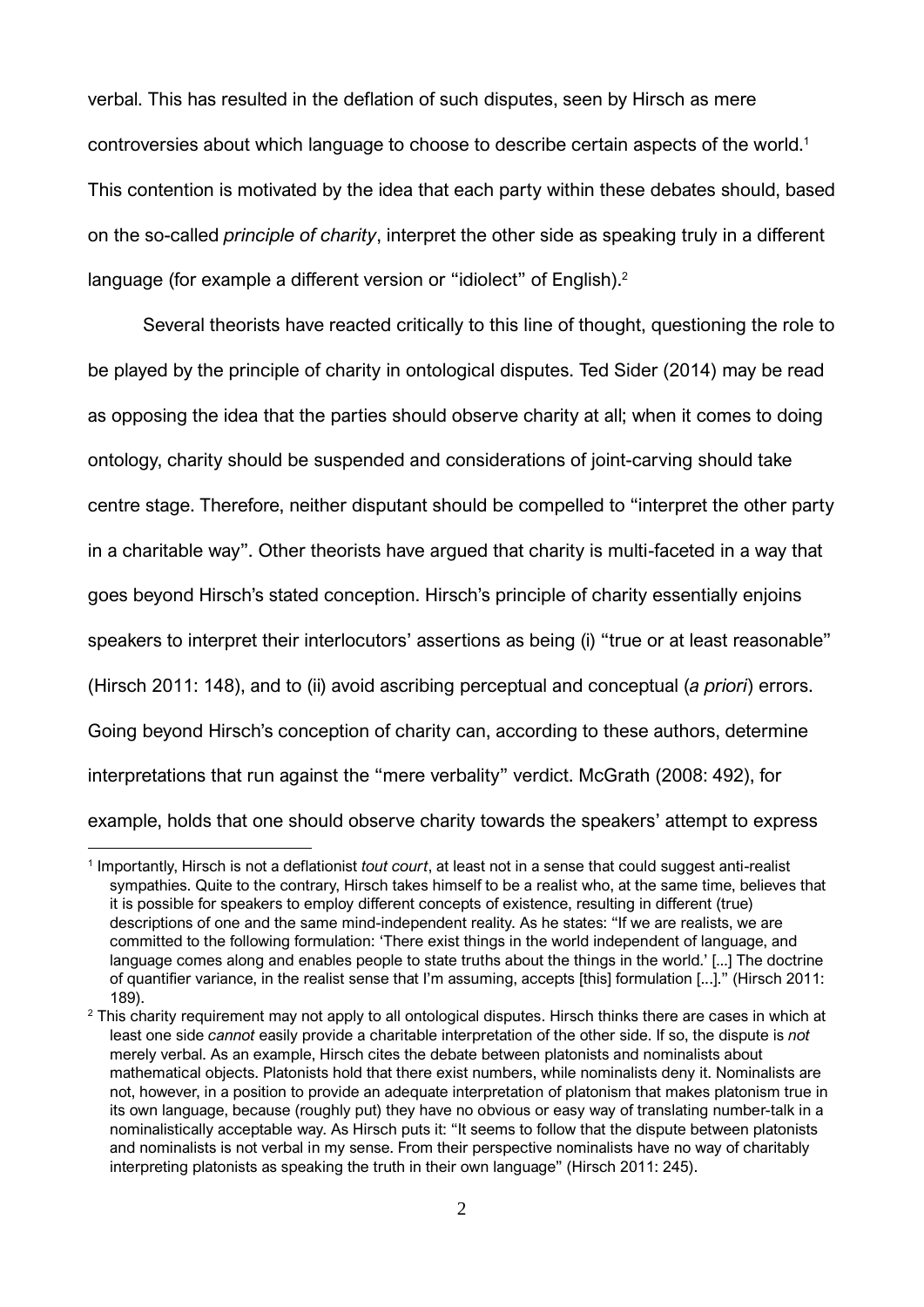themselves in a sufficiently expressively rich language; if so, the "mere verbality" verdict could be overturned. For Balcerak-Jackson (2013), Hirsch's charity conception even favours an account of the dispute as non-verbal, insofar as it is compatible with regarding each party's position as revisable after careful scrutiny (as opposed to a mere stipulation). For Horden (2014: 240-1), charity permits interpreting one disputant as uttering a falsehood in the same language as the other disputant, if such falsehood can be viewed as the result of a reasonable mistake. This means that the dispute can be considered as a non-verbal disagreement, in which none of the parties must be concerned with interpreting the other side's position as true. <sup>3</sup> Almotahari (2019) ultimately maintains that charity generates conflicting results: it supports metaphysical substantiveness for those who are already persuaded by it, and it supports mere verbalness for those who are not.

Drawing inspiration from this strand of criticism, in this paper I will explore a slightly different question: whether Hirsch's way of portraying certain specific ontological disputes as "merely verbal" *is itself charitable*. The ontologists defending the positions represented in these debates may, indeed, have a self-conception about what their own disagreements deal with that contradicts the "merely verbal dispute" portrayal. In this paper, I will specifically draw attention on an apparently harmless self-conception that I will call "the weak self-conception" and I will argue that Hirsch's proposal does not manage to uphold that self-conception. This, however, seems to make his view *excessively uncharitable*. If this were the case, Hirsch's own account would then "fall victim" of the very charity principle that underlies it.

The paper's roadmap is as follows: I start by presenting Hirsch's views on semantics

<sup>&</sup>lt;sup>3</sup> As a consequence of this, revisionary views such as nihilism, or four-dimensionalism, wouldn't have to worry about their "lack of charity" towards common sense, as noted by Daly and Liggins (2016). This would undermine another point championed by Hirsch, whereby revisionary ontological positions make linguistic mistakes in that they imply that ordinary language sentences (like "There are tables") are false.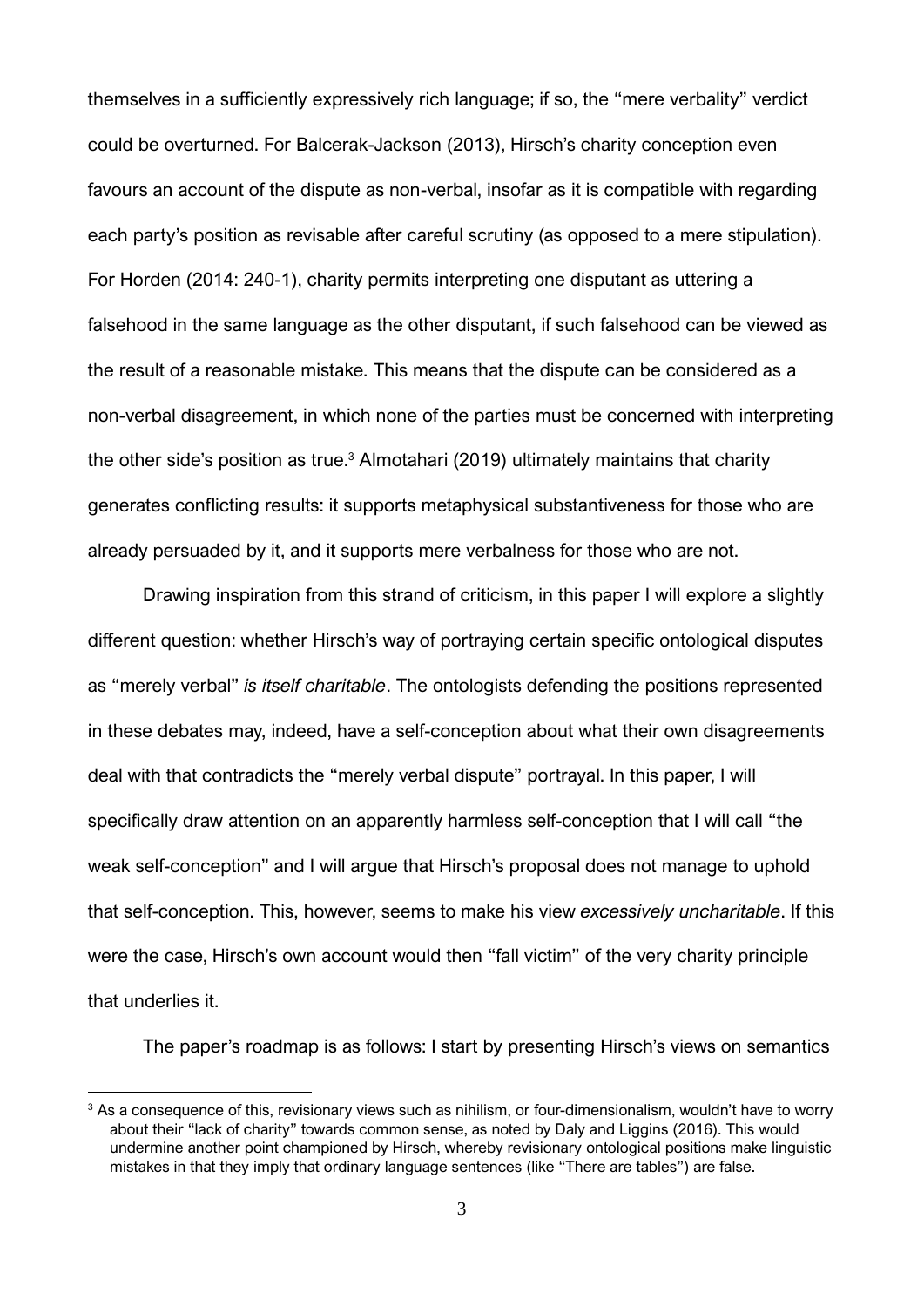and interpretation (§2) and I illustrate his method by applying it to the dispute between endurantism and perdurantism (§3). I point out that an implication of Hirsch's method is that ontologists can only disagree about syntax or notation (§4). In contrast with this portrayal, I note that the parties involved in the dispute may have *a different selfconception*, and I particularly focus on what I call "the weak self-conception" (§5). I explain why failure to uphold the weak self-conception is a problem for Hirsch (§6), critically assess two possible pushbacks (§7, 8) and draw some conclusions on the impact that my considerations have on Hirsch's proposal (§9).

## **2. Hirsch on Semantics and Interpretation**

This section will be devoted to reconstructing Hirsch's take on semantics and interpretation, as well as to outlining the problem I will emphasise with regard to his account.

**(i)** First, let us look at Hirsch's take on semantics. Hirsch adopts what one could call an "*intensional* approach", wherein semantic interpretation is "a function that assigns to each sentence of the language a character" (2011: 224). A character is, in turn, a function from contexts to sets of possible worlds, or "intension" (Kaplan 1989). As Hirsch remarks, "the essence of language is the distribution of a set of characters over a set of syntactically structured sentences" (2011: 239). Thus, for instance, the interpretation of an utterance of "Snow is white" in *c* is a function that maps the context of utterance *c* to the set *W* of possible worlds in which snow is white, and so on for any other sentence in the language.

Importantly, this approach has *no place for referential relations* in the semantics of a language. Indeed, Hirsch advocates the abandonment of a semantics based on reference: "What must be given up" he writes, "is a picture of language in which the characters at the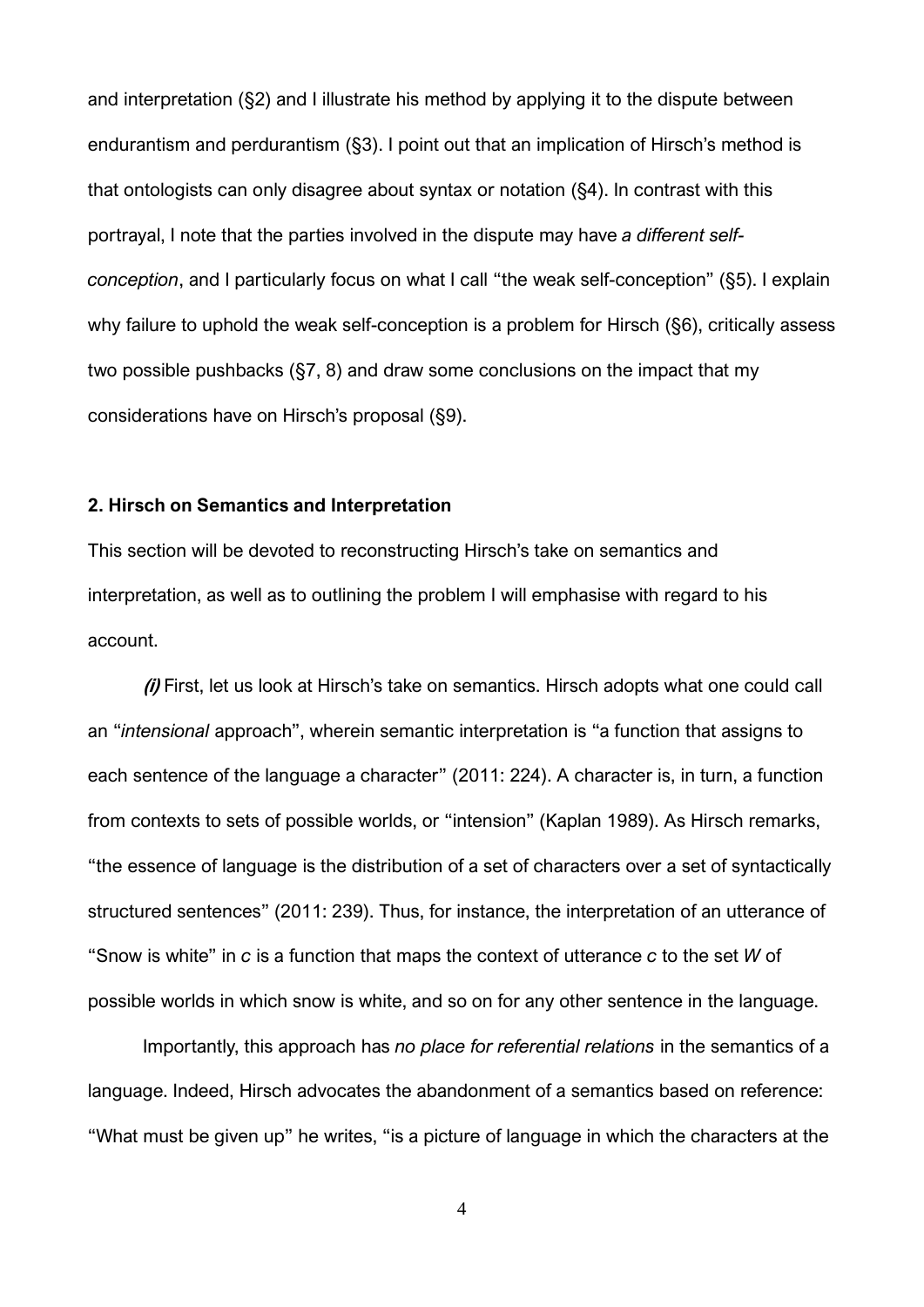level of sentences are generated by some underlying referential mechanisms at the level of words" (2011: 238). Thus, we may say, an assignment of truth-conditions to a sentence does not depend on an assignment of reference to any of its sub-sentential components. Nevertheless, Hirsch retains a less standard notion of reference, by appealing to Frege's context principle and to a "top-down" view, according to which the meaning or reference of a word depends on the character of a sentence, not the other way round. I'll say more about this in section 7.

**(ii)** Let us now move to Hirsch's theory of interpretation. The cornerstone of his account is the so-called Principle of Charity, according to which one should favour interpretations that succeed in making people's assertions true, or at least not inexplicably false. Two<sup>4</sup> sub-principles of charity are also usually invoked: Charity to Perception (2011: 149, 185), according to which people generally make true perceptual reports; and Charity to Understanding, whereby generally people do not commit inexplicable conceptual, *a priori* errors (2011: 149, 180-82). When interpreting another speaker's utterance then, one should strive to achieve a true or at least not inexplicably false interpretation, which also avoids attributing perceptual and conceptual mistakes.

I will not discuss Hirsch's "no reference" semantics or his charity-based view of interpretation *per se.* Rather, I will try to highlight some potential worrisome outcomes of combining these two approaches when offering an account of certain ontological disputes.

## **3. Endurantism, Perdurantism and The Reference of "Temporal Part"**

**(i)** The debate I will focus on, usually called *the Persistence debate*, starts from the

<sup>&</sup>lt;sup>4</sup> A third principle occasionally mentioned by Hirsch is called "charity to retraction", which recommends to "other things being equal, favor an interpretation that makes the community's retractions in the face of additional evidence come out right" (2011: 152). This principle essentially enjoins the interpreter to take seriously retractions of certain claims at community-level – rather than sticking to the community's prior position. I will not be concerned with this third principle in what follows.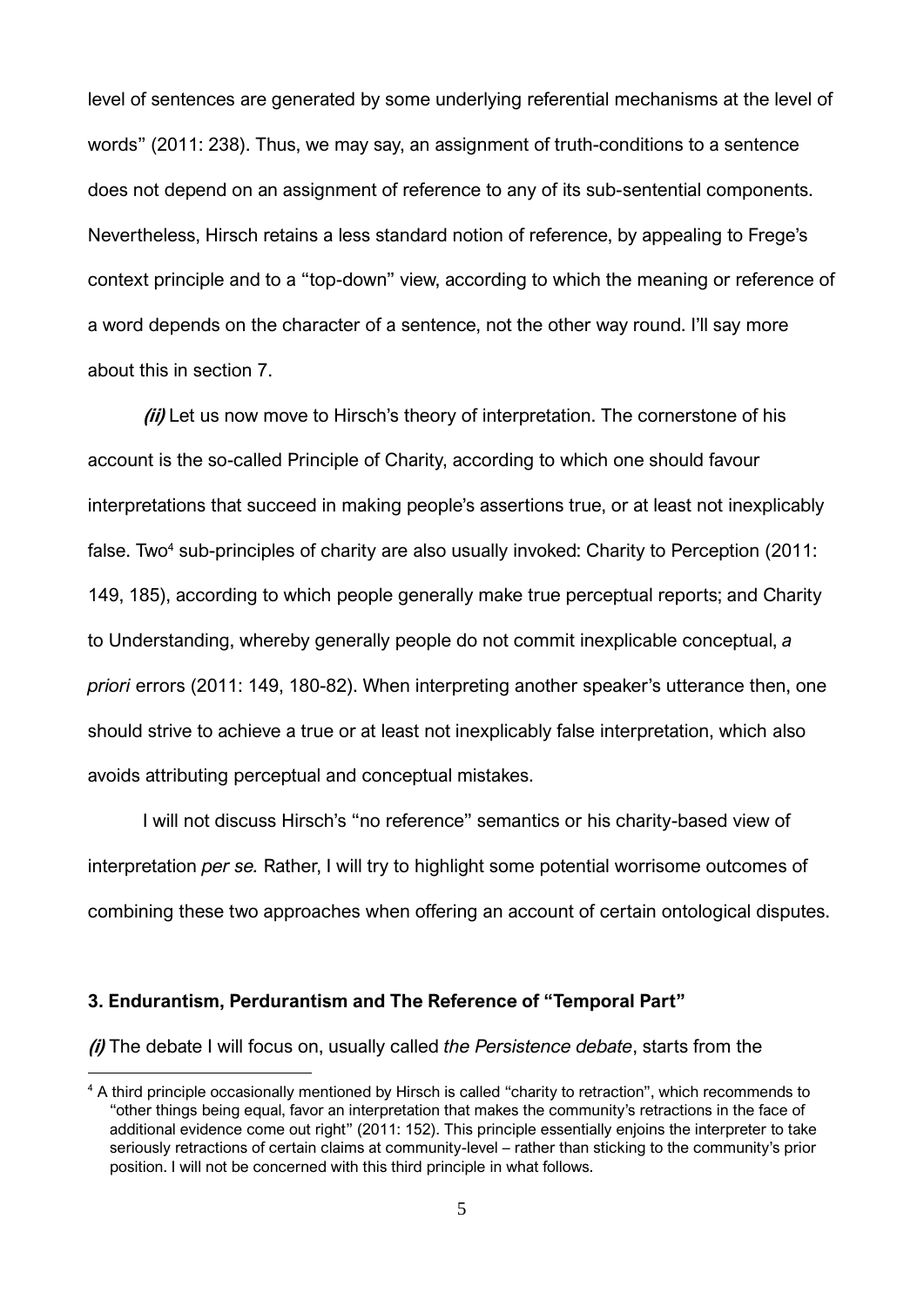question: "How do material objects persist through time"? One side of this debate holds a view called *Perdurantism*, whereby material objects persist by being composed of "temporal parts" (Armstrong 1980; Lewis 1986; Heller 1990; Sider 2001). The opposite side, known as *Endurantism*, holds that material objects persist by being "wholly present" at each moment of their existence – that is, by having no temporal parts (Lowe 1987; Haslanger 1989; Van Inwagen 1990; Merricks 1994; Wiggins 2001).

The details of each position are not essential to my argument. What's essential, however, is that Perdurantism's ontological commitment is plausibly tightly related to its use of terms like "temporal part" as terms that *have a reference* (where "having a reference" is here understood as equivalent to "having at least one object in their extension"). Conversely, Endurantism presumably rejects the existence of temporal parts also because it regards the expression "temporal part" as *referenceless* (where "being referenceless" is here understood as equivalent to "having no object in their extension"). All in all, it seems important that each view is capable to articulate the idea that a certain term (like "temporal part") has a reference or is referenceless.

**(ii)** Let us now imagine two characters, Endura and Perdura, who hold Endurantism and Perdurantism respectively. Standing in front of St. Paul's Cathedral, Perdura utters: "Here is a temporal part of a cathedral", implying that St. Paul's Cathedral is a temporally extended object of which she is perceiving just one temporal part. Endura replies: "No, there is just a wholly persisting cathedral".

Let us analyse the situation from the point of view of Endura. Suppose it is very evident from the context that Perdura intends to refer to (what we commonly refer to as) a cathedral. *Plus*, there is in fact a cathedral standing in full sight, which persists through time. If Endura acknowledges all this, it seems that, based on charity, she ought to work out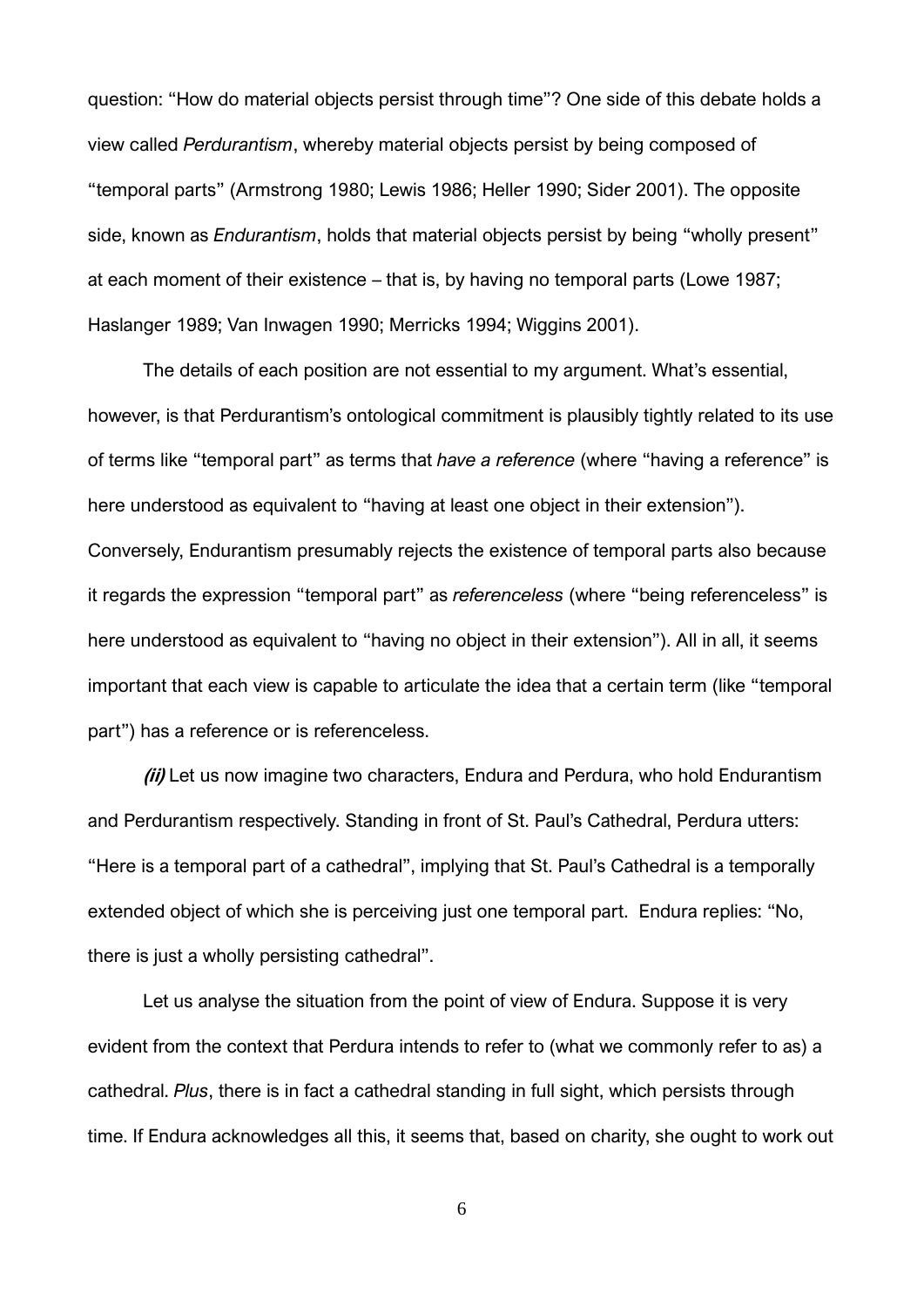an interpretation that makes Perdura's utterance true in Perdura's presumed idiolect. It is at this stage that Hirsch's "no reference" semantics becomes relevant.

Endura's interpretation should assign to Perdura's utterance a function that maps Perdura's context of utterance to an appropriate set of possible worlds. Hirsch himself suggests the following translation method. P-English is here the idiolect of the perdurantist, while E-English is the idiolect of the endurantist.

(1) In P-English a sentence of the form ''*a* has at time *t* a temporal part that is *F*'' has the same character as the E-English sentence ''*a* is *F* at time *t*'' (where *F* is a term that applies to an object at a time by virtue of how the object is at that time). Other forms of sentences in the language operate in the obvious ways. (2011: 235)

Based on this, Endura can translate "temporal part of *a* at *t*" as "*a*'s being present at *t*", and therefore translate "Here is a cathedral's temporal part at *t*" as having the same character as "Here is a cathedral being present at *t*". Importantly, at no stage of the interpretation need it be assumed by Endura that the word "temporal part" refers to anything in a way that helps one to compositionally determine the truth conditions of Perdura's sentence. That is to say, Endura can assign truth-conditions to the sentence used by Perdura (in the relevant context) by "sidestepping" the assignment of reference to the expression "temporal part". This is a consequence of Hirsch's "no-reference" view, according to which interpreting a sentence is just a matter of "holistically" assigning to it a function from contexts to possible worlds.

#### **4. A Disagreement about Notation**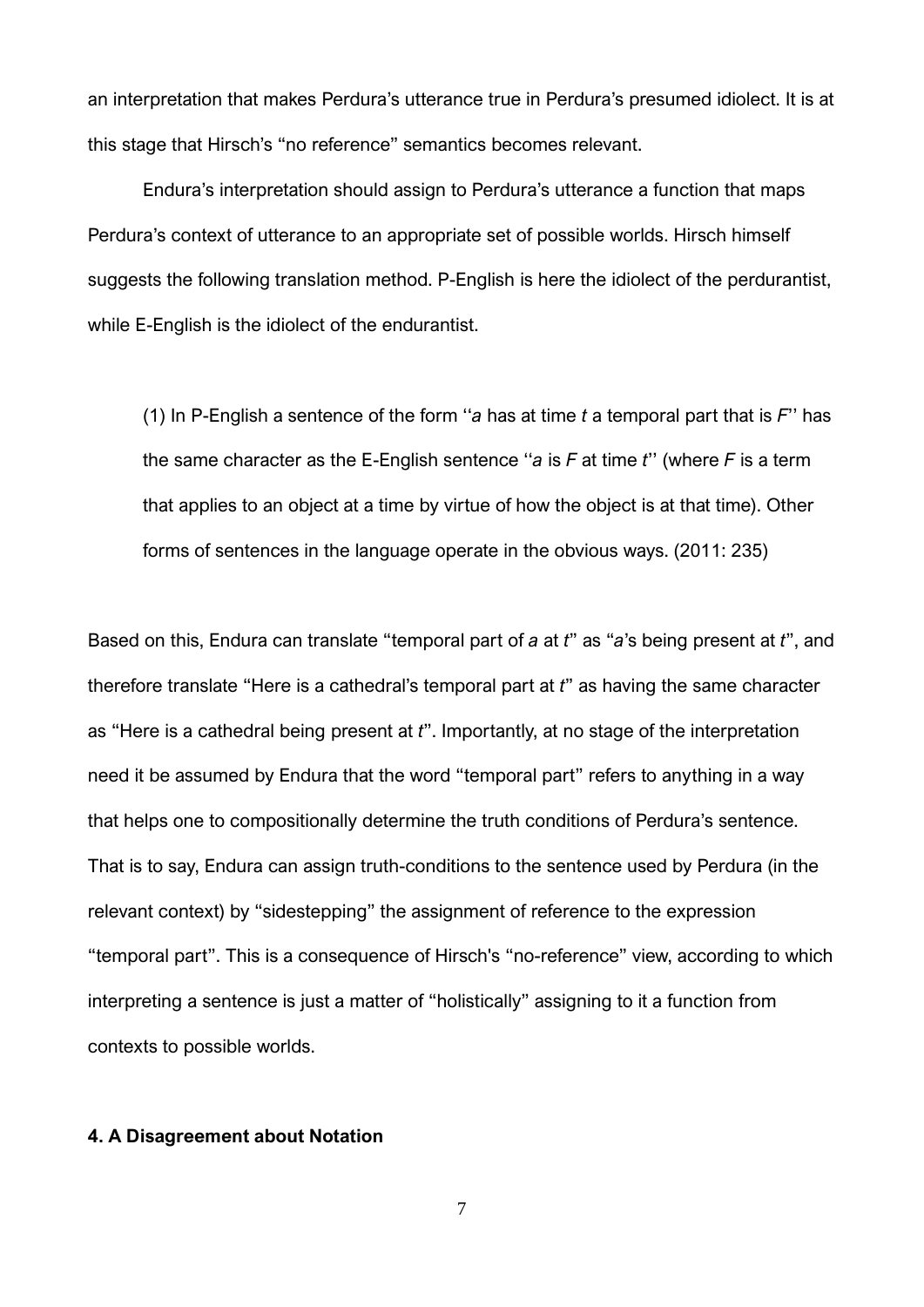The previous remarks have an important implication. On Hirsch's intensional approach to semantics, Endura has to take Perdura's use of the term "temporal part" as a mere lexical idiosyncrasy, a quirk of Perdura's own English idiolect. This is because, given Endura's reconstruction, the words "temporal part" do not contribute to the truth-conditions of the sentence "Here is a cathedral's temporal part" in a standard compositional, or "bottom-up" way. Rather, the whole sentence is simply mapped onto a certain set of possible worlds (which Endura might describe in the terms that are most suitable to her view). Consequently, Endura seems compelled to regard Perdura's theory as simply adopting *a different lexicon or notation*, which is however idle when it comes to fixing the truth conditions of sentences in a standard, compositional, or bottom-up way. This consequence has already been pointed out by John Hawthorne, who observes that, in this framework, "[d]ifferences between sentences that make no intensional difference are regarded as superficial artifacts of the vehicles by which intensions are delivered" (2009: 226).

Given this, how can Endura disagree with Perdura about whether temporal parts exist, or about whether "temporal part" refers in the standard, compositionally informed, bottom-up sense? Hirsch may very well answer: she can't. Perdura's sentences have the same truth conditions as Endura's. Since they assert sentences that are truth-conditionally equivalent, Endura and Perdura have nothing to disagree about, except for notation. That is, Endura could at most disapprove of Perdura's use of terms like "temporal part" and Perdura could at most disapprove of Endura's use of terms like "wholly persisting cathedral". The reasons for their disapproval could, at best, be *practical* reasons pertaining to the expediency of using one piece of terminology rather than another, or to the compatibility of one's piece of terminology with the lexicon of ordinary English.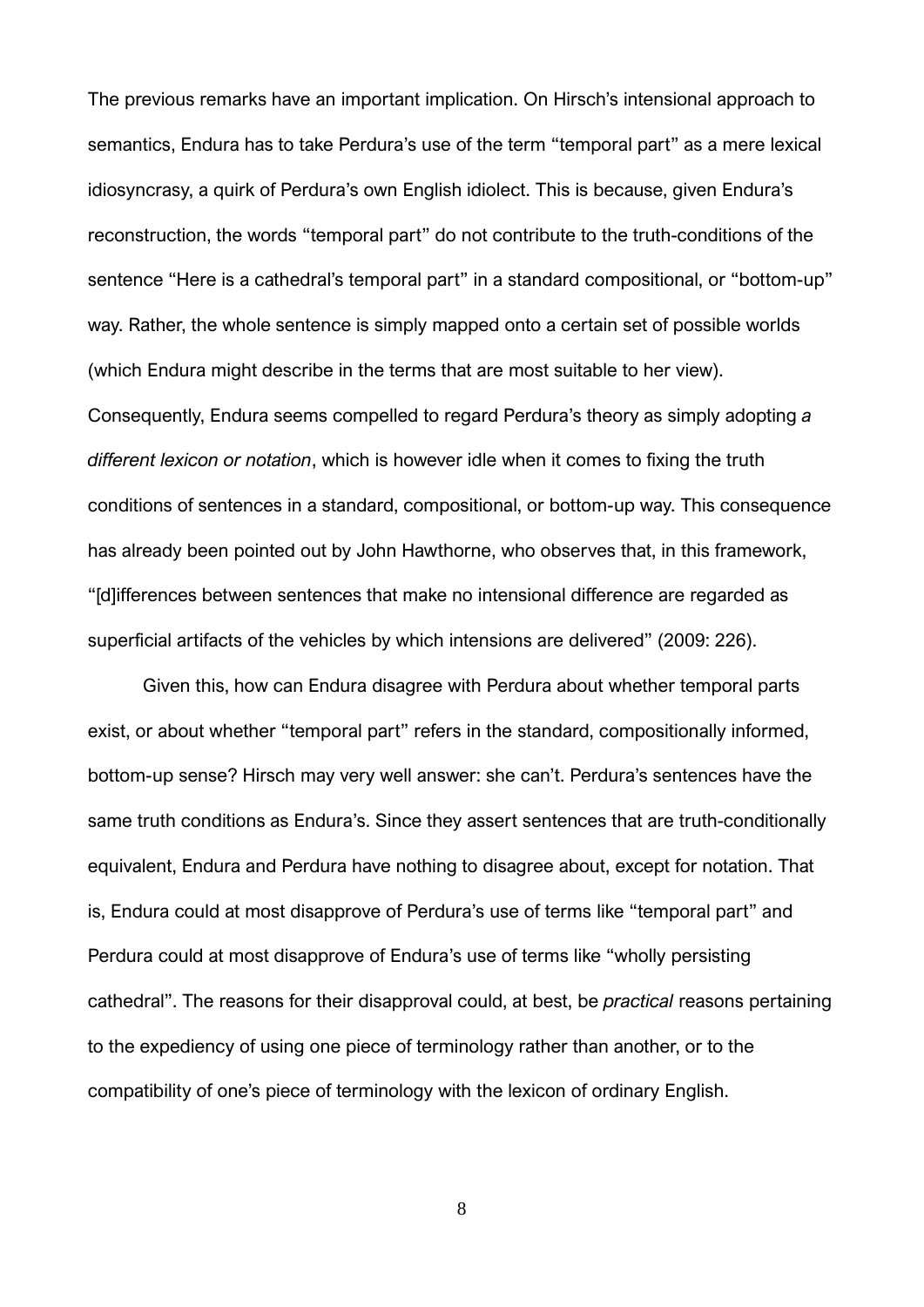#### **5. Two Ontologists' Self-Conceptions: More than Just Notation**

This way of portraying Endura's and Perdura's disagreement does not seem to do justice to what may plausibly be their own self-conception. Both ontologists would presumably take themselves to be disagreeing about *more than just notation*. I will present a first, "strong" self-conception, and then move on to a second, "weak" self-conception.

**(i)** *The Strong Self-Conception*. Here is a first way in which ontologists might reconstruct their activity. If they take their own ontological dispute seriously, they will presumably think of themselves as arguing about the "substantive ontological question" whether there are temporal parts, or whether objects persist by being wholly temporally located. This might be called the "strong" self-conception because the parties may presuppose that there are some "hard" metaphysical facts about the existence of temporal parts, a metaphysically robust "fact of the matter" that determines who is right and who is wrong. It is obvious that Hirsch's reconstruction clashes with this self-conception, which is typical of practitioners of ontology who take their questions to be first-order, substantive questions about how the world is. We could expect Hirsch not to be particularly moved by such a charge of unfairness. After all, Hirsch's goal seems to be precisely to shed doubt on the idea that there is any substantive ontological question.

**(ii)** *The Weak Self-Conception.* Yet, there is a second, less obvious way in which Hirsch might be accused of being unfair. This second way derives from a further, arguably weaker, self-conception that the ontologists might have. This further self-conception is less demanding than the previous one, because it does not rely on the idea of a substantive ontological question. According to this self-conception, the ontologists may concede to be disagreeing over whether or not it is convenient to adopt certain expressions. Yet, they may stress, these expressions are not mere pieces of notation, in that they can have their own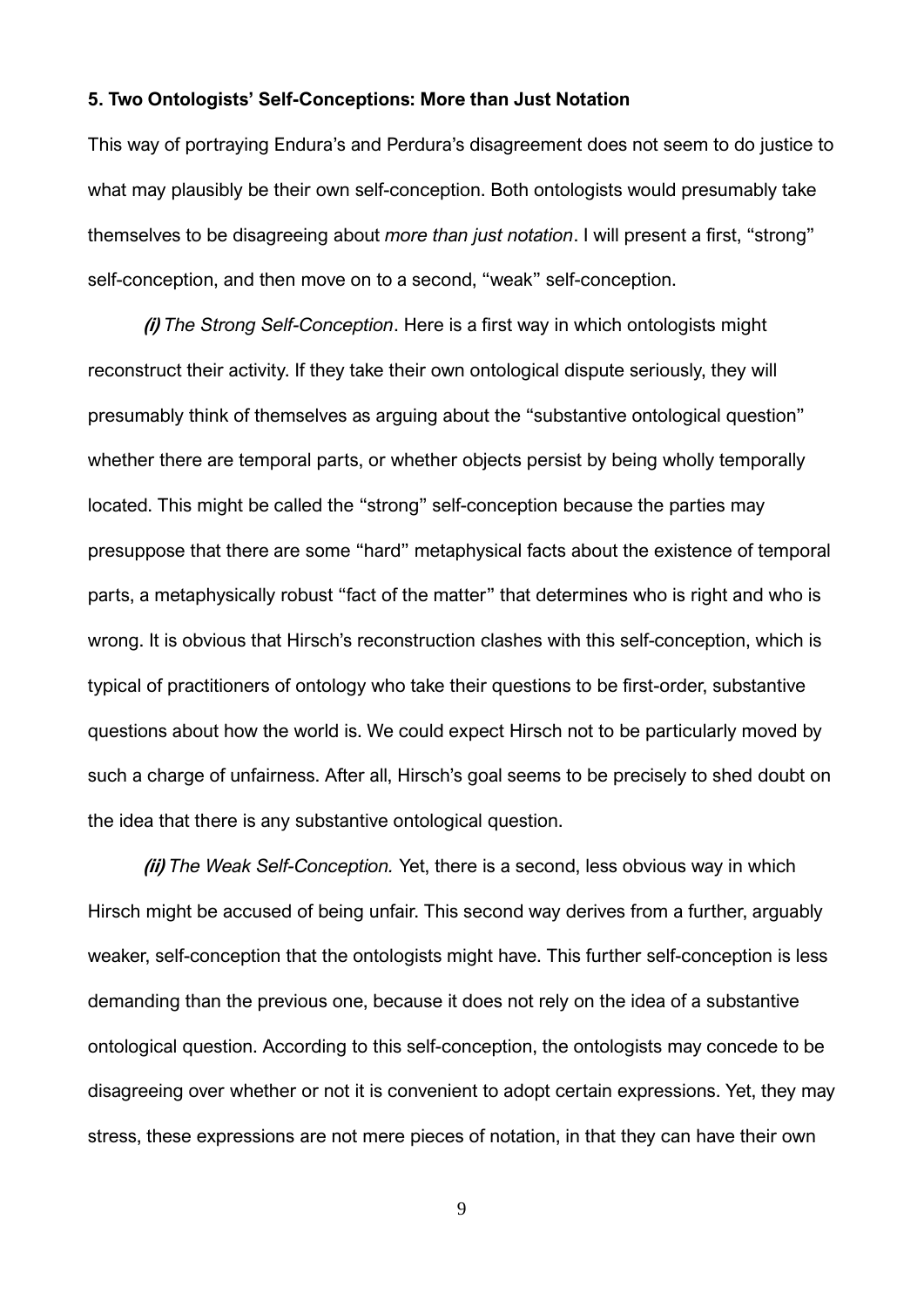*reference*. The dispute might be presented as a disagreement over whether "temporal part" *has a reference or not*; or over whether "wholly persisting object" *has a reference or not*.

This way of casting the dispute need not presume that the objects to which terms like "temporal part" or "wholly persisting object" refer have a metaphysically robust status. For instance, temporal parts or wholly persisting objects might be thought of as metaphysically "thin" entities, whose existence can be inferred analytically (Hale and Wright 2001, Schiffer 2003, Rayo 2013, Thomasson 2015, 2020, Linnebo 2018). So, under this portrayal, the dispute does not commit one to "substantive" or "heavyweight" ontological assumptions. It is rather compatible with deflationary ontologies that already downplay the ontological status of certain contended entities. Still, this is a way of conceiving the dispute in which the notion of *reference* has centre-stage.

Furthermore, the very notion of reference that underlies the weak self-conception may also be quite minimalistic or deflationary. For instance, it could be a notion whereby a term refers if it is associated with some patterns of usage and occurs in appropriate disquotational schemas (Horwich 1998). Or, it could be a notion whereby reference depends on inferential or computational role (Field 1994, Brandom 1994), or on the syntactic position in which a term can occur (Burgess 2015).

At least prima facie, these conceptions need not prevent the theorists who hold them from thinking of reference as part of a *compositional* semantics<sup>5</sup>, whereby the content of a sentence (in context) is determined in a "bottom-up" manner, by the contents and

<sup>&</sup>lt;sup>5</sup> Horwich (1998: 154-183) devotes an entire chapter to explaining how his deflationary conception of meaning and reference honours "bottom-up" compositionality. Brandom (1994: 354-356) argues that inferential role semantics can account for the fact that the inferential role of sub-sentential components contributes to the inferential role of sentences, *irrespectively* of whether this is a bottom-up or top-down process. Burgess' (2015) account also appears compatible with both bottom-up and top-down compositionality. Bob Hale and Crispin Wright (2001), however, seem to prefer working with what a topdown type of compositionality (which they call *weak compositionality* (2001: 96-97)).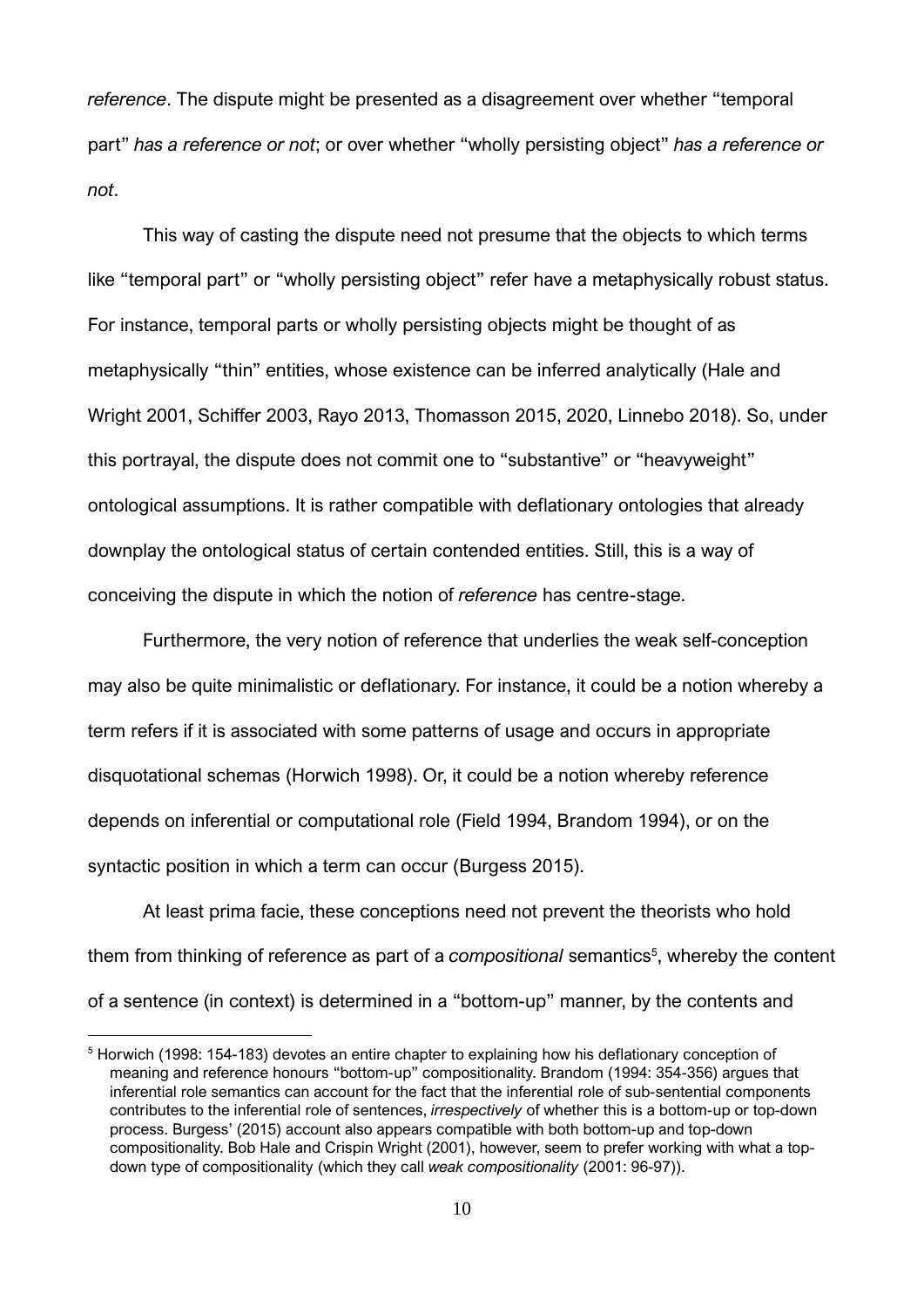references of its sub-sentential expressions. They simply imply believing in different, perhaps less metaphysically demanding conditions for reference to obtain. According to this "weak" self-conception, then, ontologists may be engaged in a debate over whether "temporal part" or "wholly persisting object" meet the conditions for referring in this deflationary, but still compositionality-abiding sense.

(It may be pointed out that, if the ontologists use a deflationary (e.g. a disquotational) notion of reference, then this notion of reference will be "language-relative" or, to borrow a term often used by Quine, "immanent"<sup>6</sup>. It will be relativized to languages whose expressions range over *different domains*. If the ontologists' domains differ, then "reference" in one language means something different than "reference" in another language. As a consequence, there cannot be a genuine dispute between Endura and Perdura about whether – e.g. – the term "temporal part" *refers*, because the two disputants have different notions of reference. This concern is, however, premature. As far as the weak self-conception goes, the ontologists may be speaking one and the same language. And even if they were speaking different languages, it may well be that these languages range over one and the same domain. There is no compelling reason *at this stage* to force assumptions concerning different languages or different domains. Since, at least at first blush, the ontologists appear to be speaking the same language, which in turn ranges on one single domain, we will continue to operate under this assumption.

Yet again, the point may be pressed<sup>7</sup> that, despite these considerations, we cannot a *priori* guarantee that the terms used by the ontologists, even if homograph, are referring to the same entities. This is true: there is no *a priori* guarantee. Nevertheless, suppose the

<sup>&</sup>lt;sup>6</sup> See Quine (1970). The idea of "immanence" as applied to reference is further developed by Jody Azzouni (2017).

<sup>7</sup> I am grateful to an anonymous referee for prompting me to further substantiate my claims here.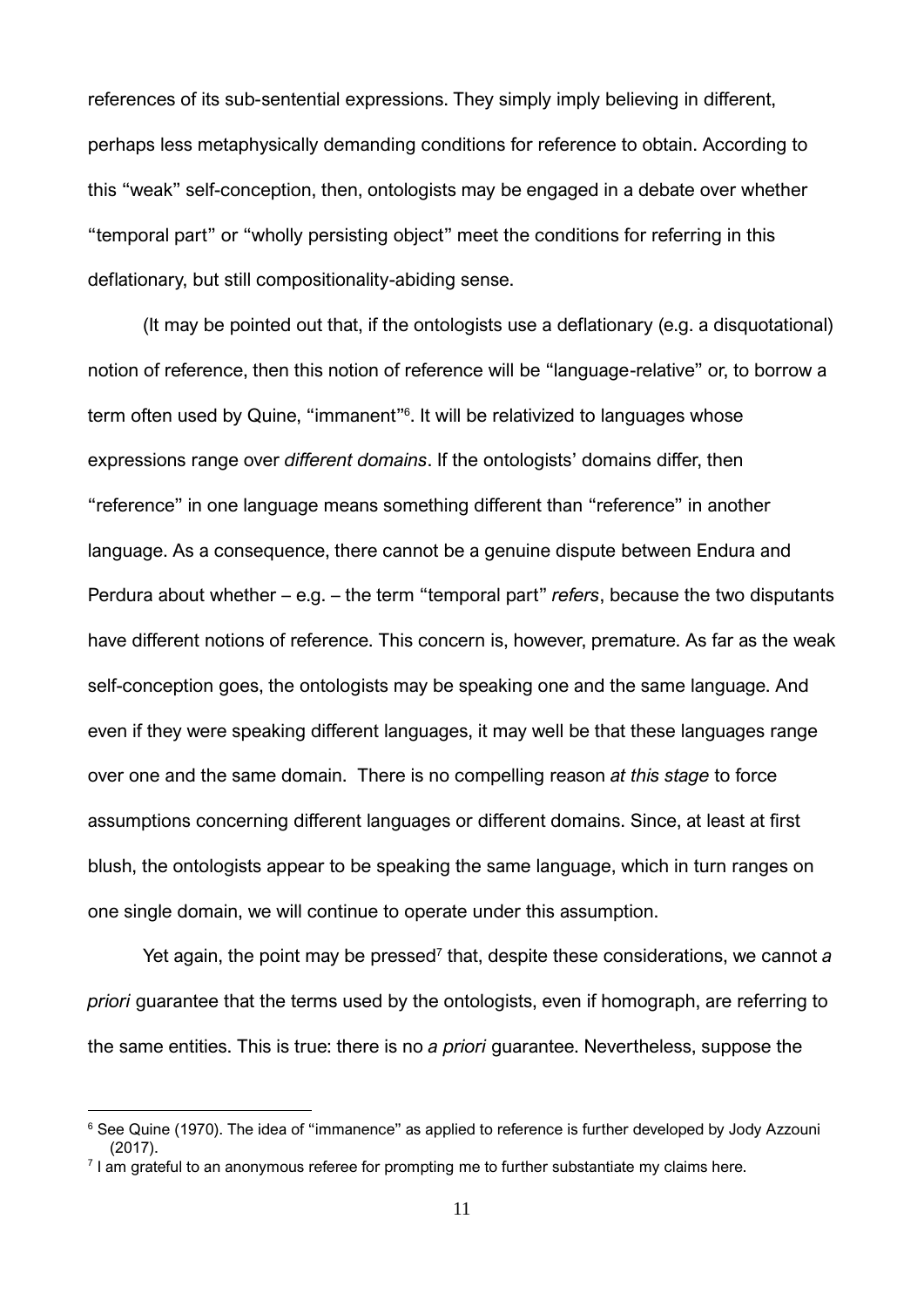sameness of reference assumption were contested by someone who interprets the ontologists' disagreement, *plus* other linguistic behaviour of theirs, as evidence that they are using different languages, or different domains. This would require interpretive considerations that are *as defeasible as* the sameness of reference assumption we are working on – in that they are, after all, empirical considerations. Thus, there is no guarantee that the ontologists are referring to the same entities, but there is no guarantee that they are referring to *different* entities either. Moreover, the claim whereby they are referring to different entities would most plausibly require certain theoretical assumptions: for example, the assumption that there can be different languages understood as "frameworks" (to use a Carnapian term); the assumption that there can truly be different domains (as opposed to restrictions of one, all-encompassing domain), and so on. These assumptions might, however, require commitments that are not necessarily shared by every thinker that engages with these exchanges. By contrast, every thinker that engages with these exchanges will very likely at least concur that, *prima facie* (or pretheoretically), the involved parties are using the same language and referring (or trying to refer) to the same entities. Overall, at this stage, the sameness of language and sameness of reference assumption seems *stronger* than the assumption to the contrary.)

Why should one care so much about the weak self-conception? The weak selfconception offers a less metaphysically demanding, and hence more moderate, account of the relevant ontological dispute. Such moderate account does not rely on assumptions about potentially "obscure" metaphysical facts, but rather tries to make sense of the ontologists' dispute by individuating its bone of contention in terms of more palatable notions and questions, like the question: "Does expression *φ* have a reference?". The less metaphysically demanding account could indeed be the best compromise between, on the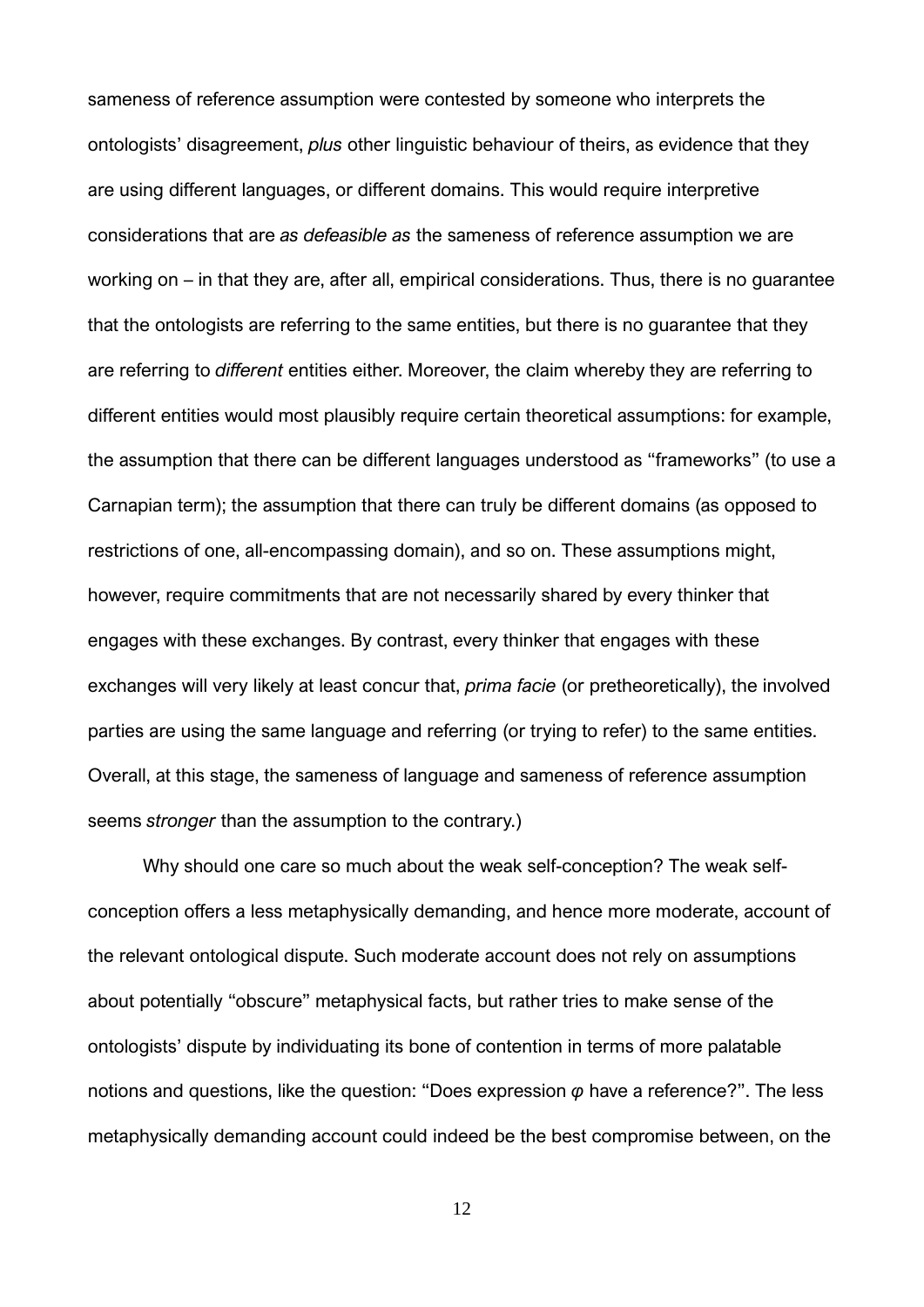one hand, the idea that ontological disputes are merely terminological, and, on the other hand, the idea that they have some minimal "ontological point". Failing to honour this moderate view might imply building an excessively uncharitable account of what ontologists are doing, thus incurring in a theoretical cost.

As I will argue in the next section, the problem with Hirsch's intensional approach to semantics is that it fails to uphold even this less demanding self-conception. This is because Hirsch's take on the semantics of the ontologists' languages assigns no truthconditionally relevant, compositional or "bottom-up" role to reference, given that semantic interpretation simply couples sentences with characters (that is, functions from contexts of utterance to possible worlds).

## **6. No-Reference Semantics and the Weak Self-Conception**

**(i)** Since reference has no bottom-up, compositional role to play in Hirsch's intensional semantics, it seems that, in this specific framework, Endura could not disagree with Perdura by articulating the idea – for instance – that the term "temporal part" is referenceless. Similarly, Perdura could not disagree with Endura by articulating the idea that there is no reference for expressions like "wholly persisting object", and that there is a reference for "temporal part". What I mean is that these ideas cannot be articulated within Hirsch's specific version of intensional semantics, by assuming that the reference of subsentential terms helps determine the content of a sentence (in context) in a "bottom up" way. (I leave it open for now whether these ideas can be articulated in terms of alternative notions of reference and postpone this issue to section 7).

To illustrate, suppose that Endura tried to argue that "temporal part" is referenceless. Hirsch's semantics only allows her to provide *mappings between sentences*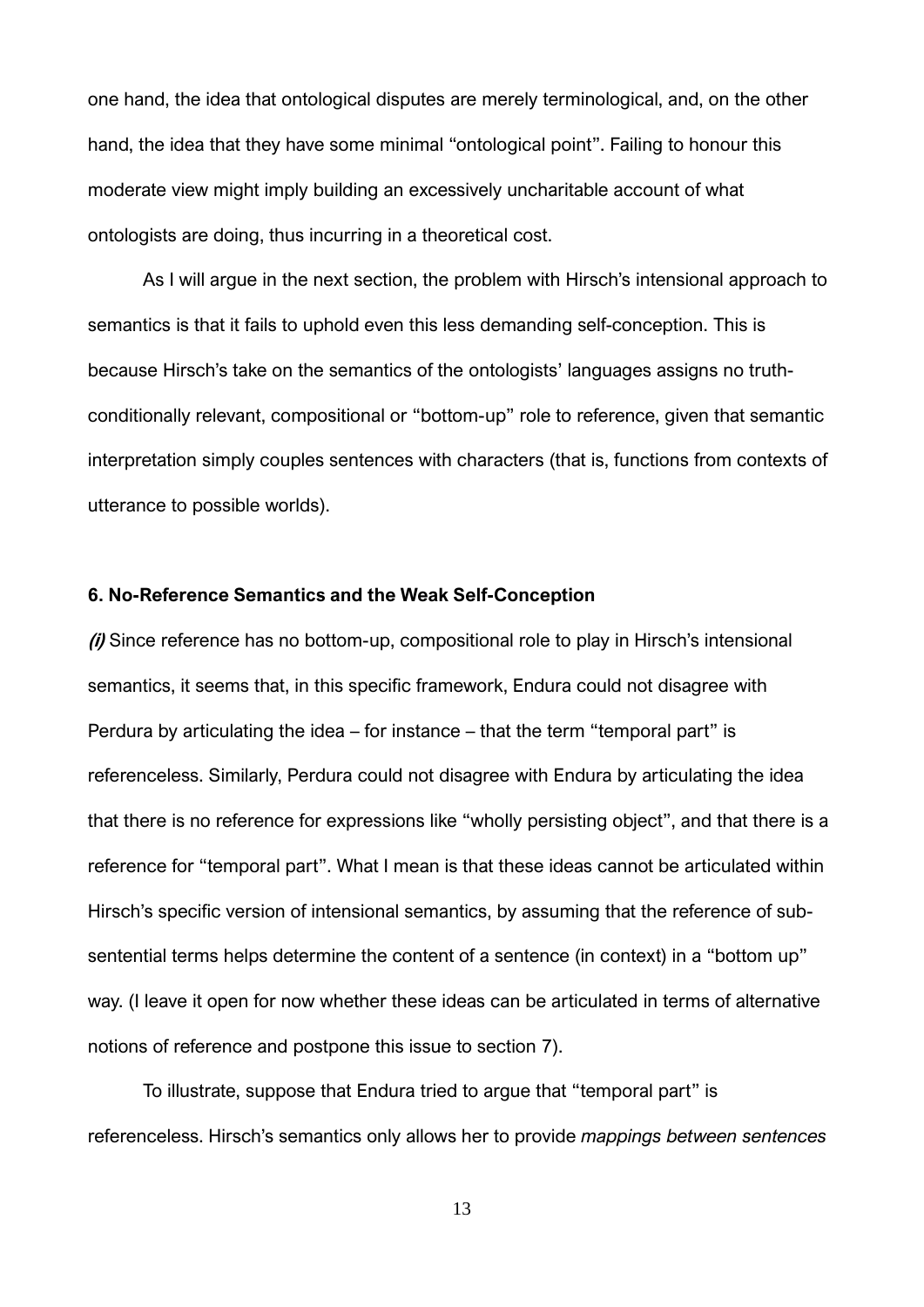*like "Here is a cathedral's temporal part" and sets of possible worlds*. How could she argue that these worlds do not contain objects to which "temporal part" refers (and that do not determine truth-conditions in a bottom-up way)? It seems like she could not help herself to any bit of semantic theory that would allow her to make such a point. Conversely, suppose Perdura were trying to argue that "wholly persisting cathedral" is referenceless, but that "temporal part" has a reference. Hirsch's semantic system would seem to just supply *mappings from sentences like "Here is a wholly persisting cathedral", or "Here is a cathedral's temporal part" to sets of possible worlds*. How could she express the insight whereby these worlds contain objects that may act as referents for occurrences of "temporal part", thus helping determine the sentence's truth conditions in a bottom-up way? Her semantic machinery would not seem to offer the resources for making this point. Given Hirsch's "no reference" picture, Endura and Perdura would not seem to have the resources to articulate the idea that a certain term has, or lacks, a reference, in the bottomup and compositionally informed sense of this term. Thus, they could not portray their disputes in accordance with the weak self-conception – as disputes about terms and their references.

**(ii)** Now, why is Hirsch's failure to capture the weak self-conception a problem for his view? Because, arguably, even a view like his, which adopts a deflationary stance towards certain ontological disputes, might want to at least minimally uphold the self-conception of the targeted disputants. This point is stressed by Amie Thomasson, who notes that deflationist accounts are likely to be contested by the theorists involved in the very deflated disputes. "[A] likely response to come from serious ontologists" Thomasson writes, "is to deny that they think of themselves as engaged in pragmatically communicating … about our linguistic or conceptual scheme—rather than simply *reporting metaphysical*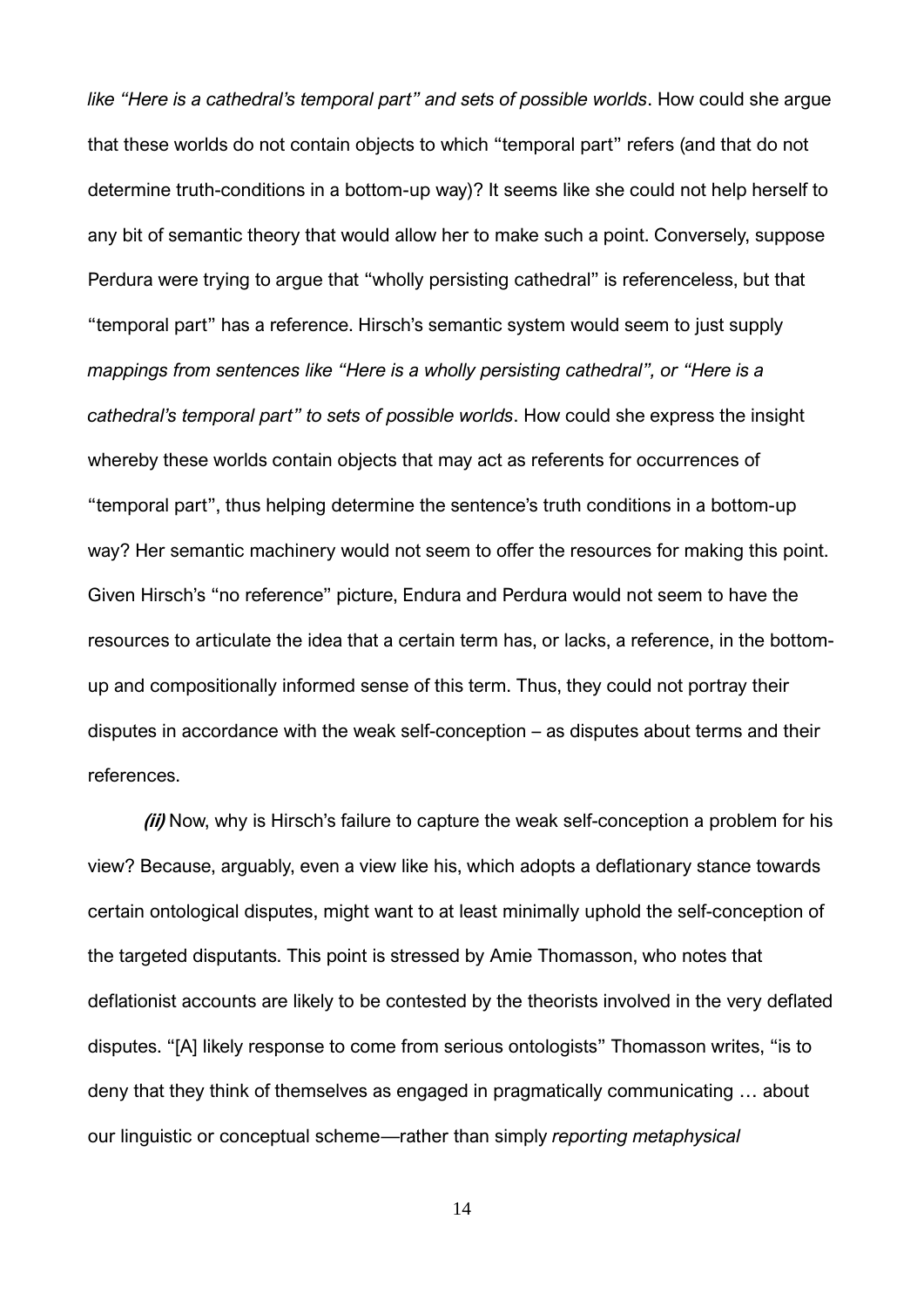*discoveries* about the world" (2016: 20-21, my italics). Similarly, according to David Plunkett and Timothy Sundell, who have argued that several philosophical disputes might be read as "metalinguistic negotiations", speakers might regard an interpretation that depicts them as negotiating linguistic options as "irrelevant to the worldly issues they take themselves to be debating" (2019: 2). Having to attribute errors to speakers that look otherwise semantically competent seems to be a cost that the deflationist might wish to minimize as much as possible.

As we have seen, Hirsch could in some sense unproblematically consider erroneous the metaphysically demanding, strong self-conception, on account of the "obscure" or "mysterious" nature of the alleged substantive problem.

With the weak self-conception, however, it seems like he should be more cautious. This is because the weak self-conception manages to make sense of the ontologists' dispute by appealing to less mysterious or obscure assumptions. By relying on the idea of a disagreement about terms and their reference, where reference is construed in a suitably "minimal" or "deflated", but still ultimately compositional and bottom-up way, this reconstruction appears to be less metaphysically demanding, and thus (in principle) less objectionable. If Hirsch's reconstruction assigns no role to reference (understood in the aforementioned way), it seems to excessively depart from such a less objectionable selfconception. Hirsch should worry about such excessive departure because, if the weak selfconception is a live option, this departure arguably leads him to flouting the very *principle of charity* that he cherishes.

**(iii)** Let us properly unpack this lack of charity criticism. To start with, representing ontologists as merely negotiating notational variants, for example, implies regarding them as being confused or mistaken. Is this an uncharitable representation by *Hirsch's own*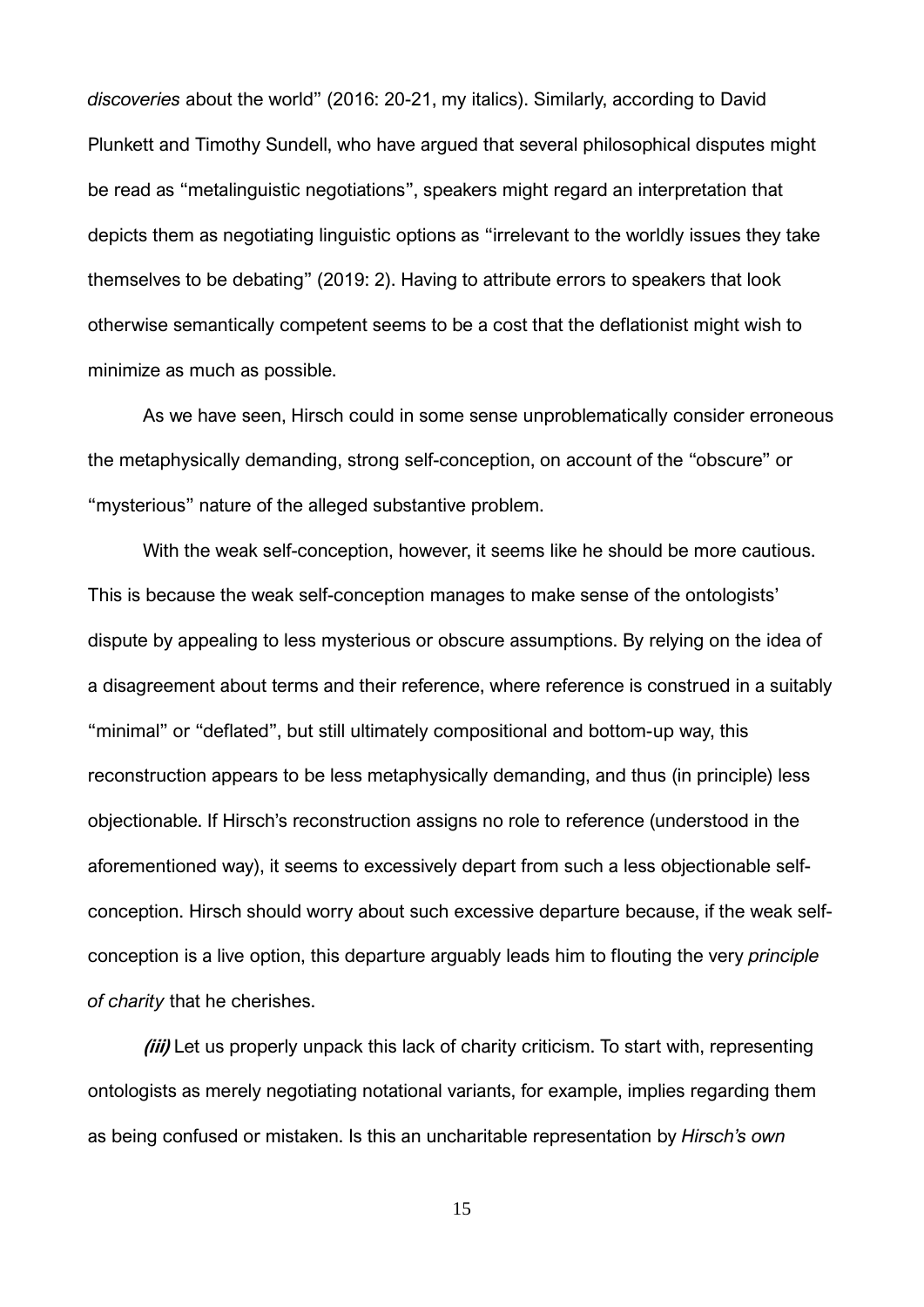*standards*? Recall that, according to his version of the charity principle, one should strive to interpret one's neighbour's position as "true or at least reasonable" (Hirsch 2011: 148). Hirsch is representing the ontologists as having *false* views: they think they are debating about matters of existence, but they are just debating on notation instead. Is he representing them as having unreasonable beliefs too? Probably not. After all, ontologists may be wrong, but *justified*, in believing that they are debating matters of existence. Hence, they would be reasonable. So, there is a sense in which Hirsch is complying with his own charity principle.

Yet, suppose there were a description of what they are really doing that makes better sense, *in comparison with Hirsch's description*, of what they appear to be doing, that is, debating about (say) the existence of temporal parts. This better description could be afforded by the weak self-conception. If such description were a viable candidate, then Hirsch would have *failed to pick the more charitable portrayal* of the ontologists' activity (assuming there were no other available portrayals). Therefore, his own representation would be, at the very least, *not the most charitable account available*.

Now, there seem to be good reasons to think that the account afforded by the weak self-conception makes better sense of the ontologists' disputes than Hirsch's account. First, if the ontologists are arguing about reference, there is still a minimal ontological significance to their disagreement, which resides in the ontological commitment (no matter how "thin" or "minimal") granted to the entities referred to by the terms in question. This minimal ontological significance would explain why ontologists may be debating about existence. Second, if the ontologists were to conceive themselves as arguing about reference, this would be a *prima facie* reason to think that their self-portrayal is true, especially if we take it as the result of careful reflection and analysis of the concepts of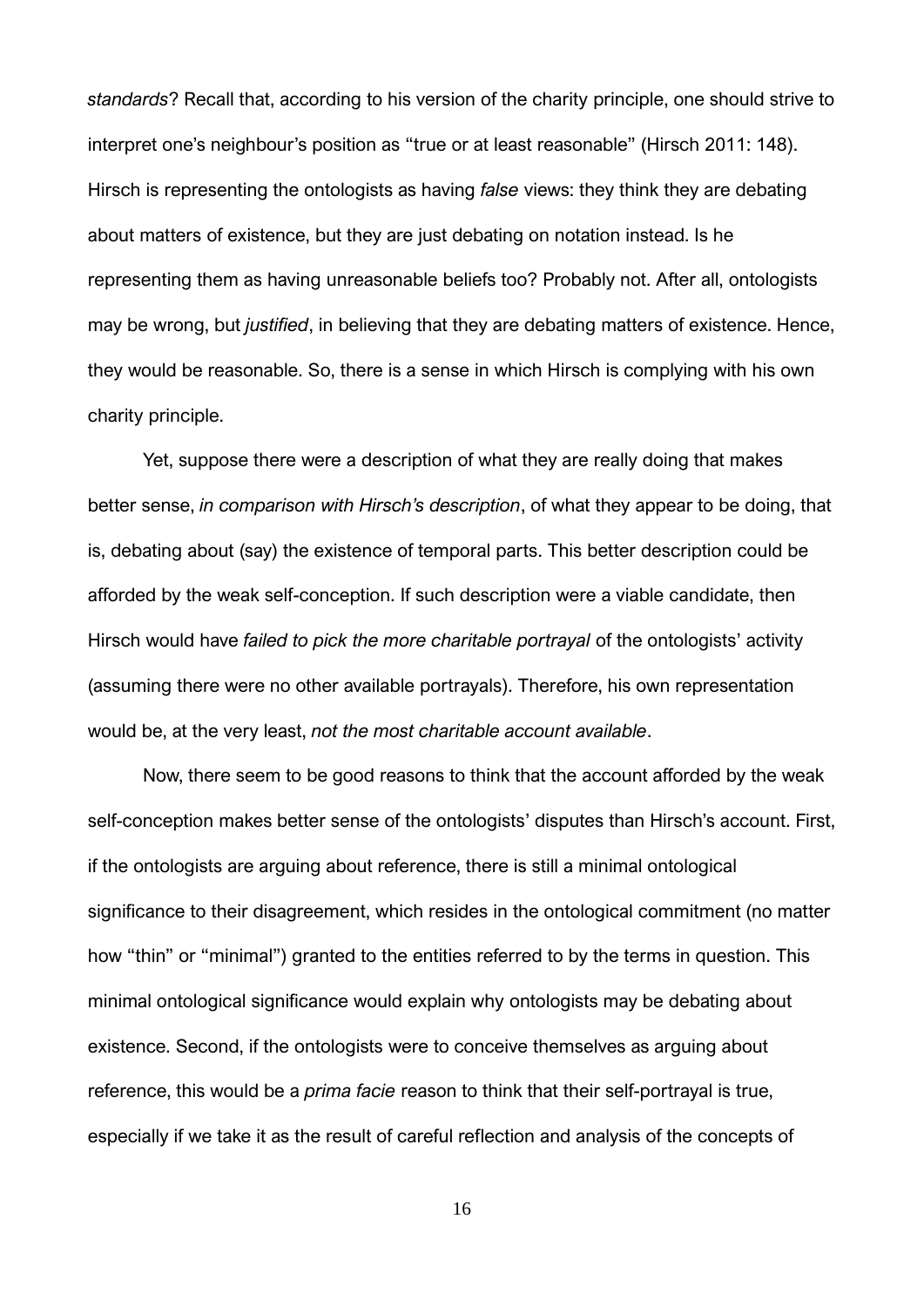object, reference and existence (where careful reflection reduces the chances that the resulting account be grossly confused or mistaken). If these points hold, then Hirsch is ignoring an available representation of the ontologists' practice that is more charitable than his own representation, thus failing to uphold charity at least in a *comparative* sense.

In conclusion, then, the claim that Hirsch is being uncharitable needs proper unpacking, but it can nevertheless be substantiated by considering the *comparatively greater* charity of the weak self-conception, as well as Hirsch's own failure to embrace such more charitable view.

## **7. Does Hirsch's Account Have a Role for Reference After All?**

**(i)** Hirsch could respond that his account does assign a role to reference. It is a nonstandard, (Neo)-Fregean notion of reference, which sees sentence content as semantically prior with respect to the content of single, sub-sentential expressions, and which is very close in spirit to the deflationary notions of reference proposed by, for example, Neo-Fregeans like Hale and Wright. As Hirsch himself declares, talking about his notion of reference: "I am evidently a neo-Fregean in this respect" (2011: 239). Given that his theory does make room for *some* notion of reference, Hirsch may hold that this allows him to honour the weak self-conception whereby the parties are discussing whether certain terms are equipped with "reference", understood along Neo-Fregean lines.

Note, however, that having this notion of reference does not help much with regard to the weak self-conception, if Hirsch also holds another central doctrine of his, namely *Quantifier Variance*. Let us see how the combination of these two ingredients impedes properly upholding the weak self-conception. As Hirsch himself posits, Endurantism and Perdurantism assign different interpretations to the (unrestricted) existential quantifier of E-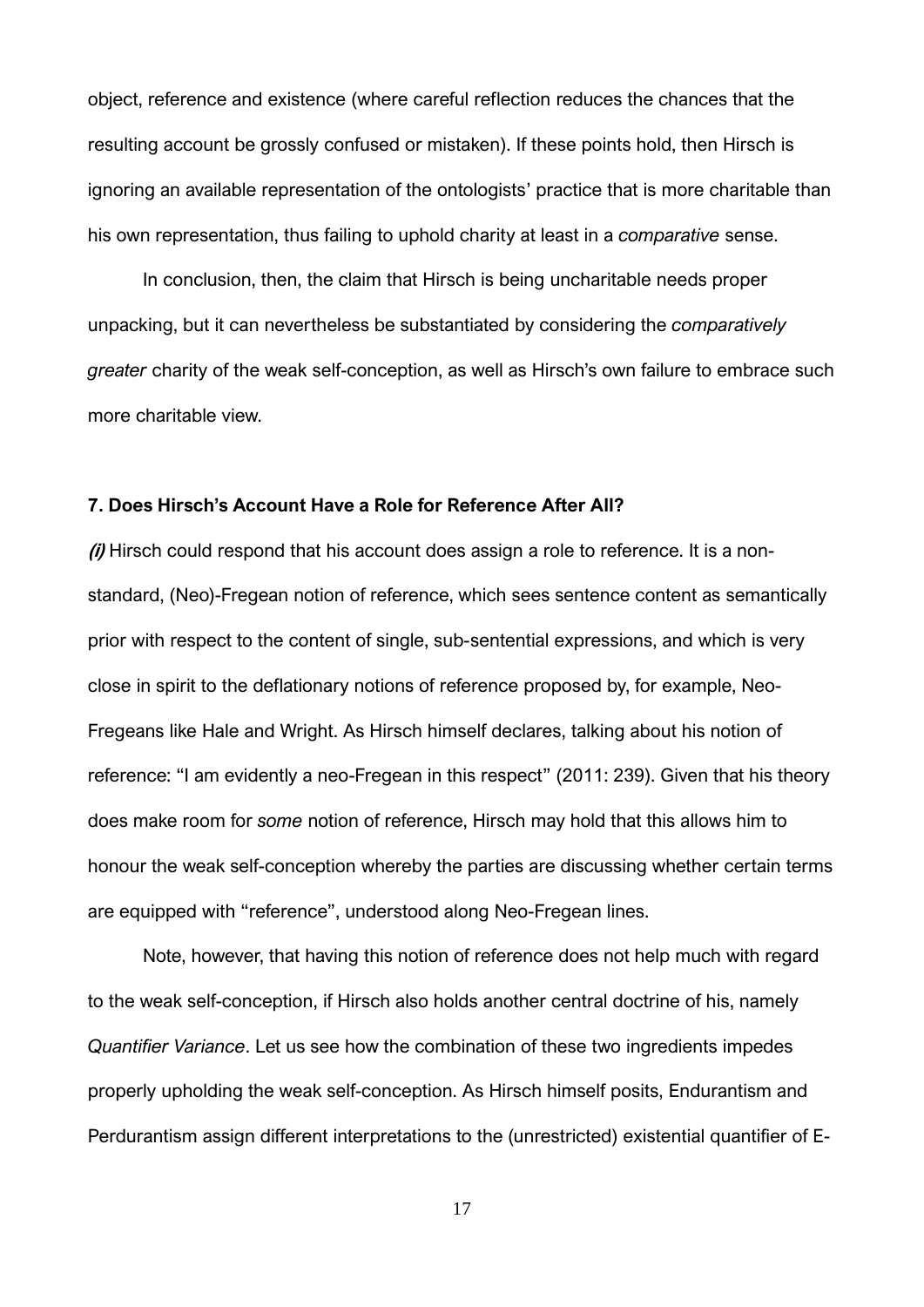English and P-English respectively: this is the core of his Quantifier Variance doctrine. As a result, their respective notions of reference will be tied to which domains of objects their unrestricted quantifiers range on. As Hirsch remarks: "our concept of 'reference' varies with our concept of 'what exists'." (2011: 239). There will be E-English reference ("reference $F$ ") and P-English reference ("reference $F$ "). The endurantist and the perdurantist will consequently have significant difficulties using each their *own* notion of reference in order to talk about what refers to what in the *other's* theory.

Endura, for example, will only be able to say: "Singular terms in P-English refer, or fail to refer, in the P-English sense of 'refer' (let's call it 'refer<sub>P</sub>')". If she had spoken about the E-English sense of "refer" in the previous sentence, or if she had said "P-English terms (fail to) refer $_{\rm E}$ ", she would have just made a confusing statement, because technically the notion of "refer $_{E}$ " could not even apply to P-English terms. Conversely, Perdura will only be able to say: "Singular terms in E-English refer, or fail to refer, in the E-English sense of 'refer' (let's call it 'refer $_{E}$ ')". If she had spoken about the P-English sense of "refer" in the previous sentence, or if she had said: "E-English terms (fail to) refer<sub>P</sub>", she would have made another confusing statement, because technically the notion of "refer<sub>P</sub>" could not even apply to E-English terms. This fact is acknowledged by Hirsch himself. Indeed, he remarks "In E-English … we could not explain the truth conditions (characters) of the sentences of P-English by appealing to the reference [in the E-English sense of "reference"] of singular and general terms" (2011: 241; cf. also 240).

This remark has an immediate consequence regarding the weak self-conception. It would imply that Endura cannot think of herself as trying to argue that "temporal part" is referenceless *in a sense of "referenceless" that she and Perdura can be said to share*. Endura can only make the more boring point that "temporal part" is referenceless in the E-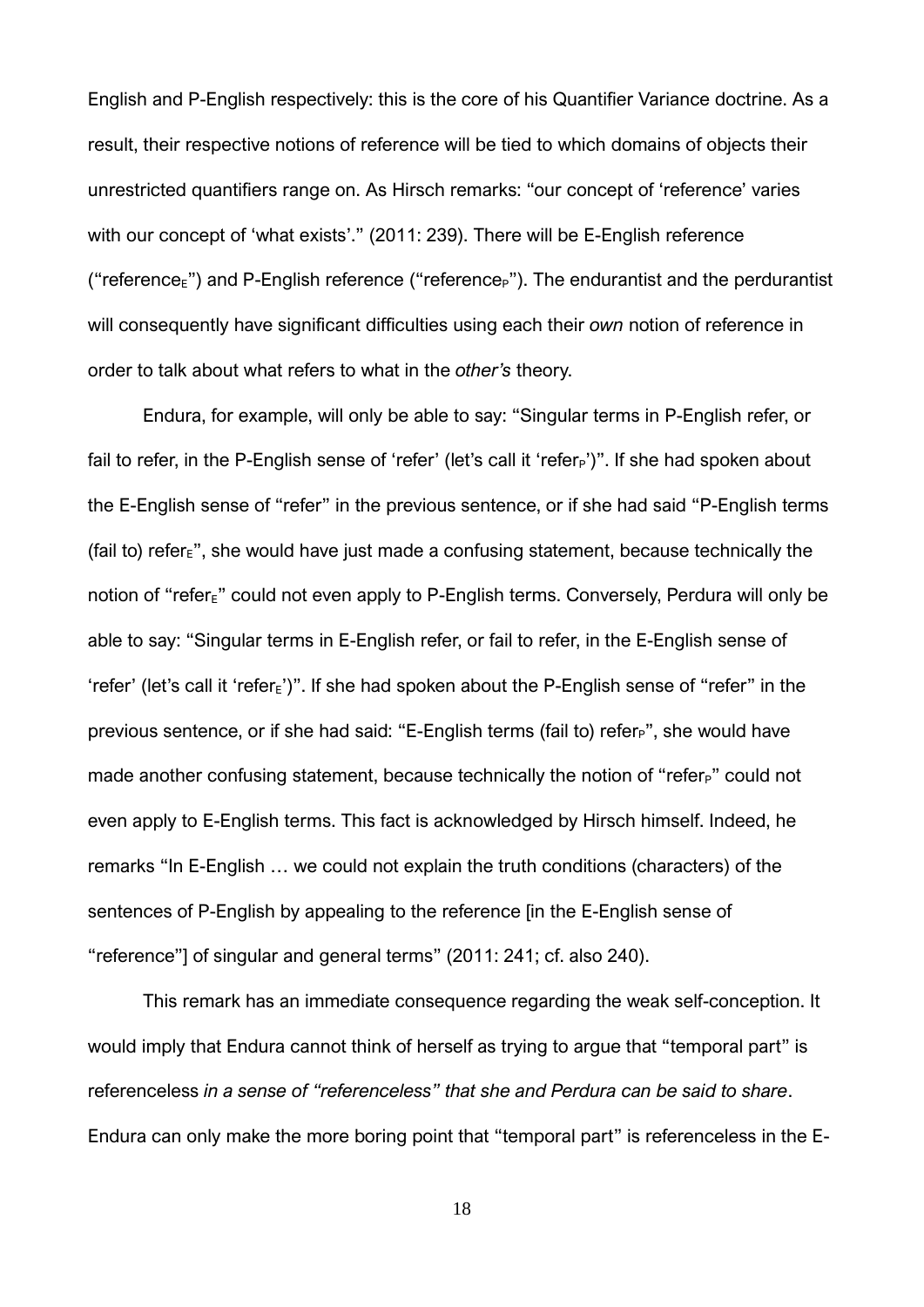English sense of referenceless, – but this is a rather dull claim. Analogously, Perdura cannot think of herself as trying to argue that "temporal part" is reference-endowed *in a sense of "reference-endowed" that she and Endura can be said to share*. Perdura can only make the more boring point that "temporal part" refers in the P-English sense of referring ("refer $p$ ") – but this is, again, a rather dull claim.

Hirsch may be content with this outcome. Indeed, from his point of view, it could be that this outcome is the closest thing one could get to the weak self-conception. Yet, should the supporter of the weak self-conception be happy with this result too? It seems like they would be within their right to insist that the weak self-conception speaks about a notion of reference that two theorists like Endura and Perdura *can share*, and not two, insulated notions of reference that force each party to make uninteresting statements about what refers to what in their own (or in their opponent's) language. All in all, then, even if Hirsch's system does assign a role to reference, this role seems insufficient to fully uphold the weak self-conception, if combined with the doctrine of Quantifier Variance.<sup>8</sup>

**(ii)** Furthermore, Hirsch's "Neo-Fregean" notion of reference would seemingly have to be deployed in combination with the intensional semantic framework that is independently adopted by Hirsch, and it would have to be tested against the attendant intensional conception of content couched in terms of possible worlds. This combination of

<sup>&</sup>lt;sup>8</sup> These considerations may tempt one to conclude that, if an account does not endorse Quantifier Variance and maintains deflationary notions of object or reference, then it upholds the weak self-conception and is, therefore, in the clear as far as charity is concerned. One may, for example, identify Amie Thomasson's neo-Carnapian account as a case in point. Yet, things may be more complicated than this. The account in question may hold views that violate charity *in some other way*. As pointed out in a manuscript by Jared Riggs (MS), Thomasson pictures at least some ontological disputes as involving trivial truths on the one side (licensed by the shared linguistic framework) and trivial falsehoods on the other (made by the theorists who go against the shared framework). This, Riggs holds, is not charitable if compared with a portrayal of the dispute that takes it at face value – not involving trivialities. Thomasson may, at this point, resort to an interpretation in terms of "metalinguistic negotiation" (see Thomasson 2016). Yet, Riggs holds, this too would uncharitably impute an error to the speakers, namely a failure to see that they are making a metalinguistic normative claim, as opposed to an object-level descriptive claim. Thus, I take the question of upholding charity to be a delicate issue, as it could potentially arise for other deflationary theorists as well, albeit for different reasons than the ones expounded in this paper.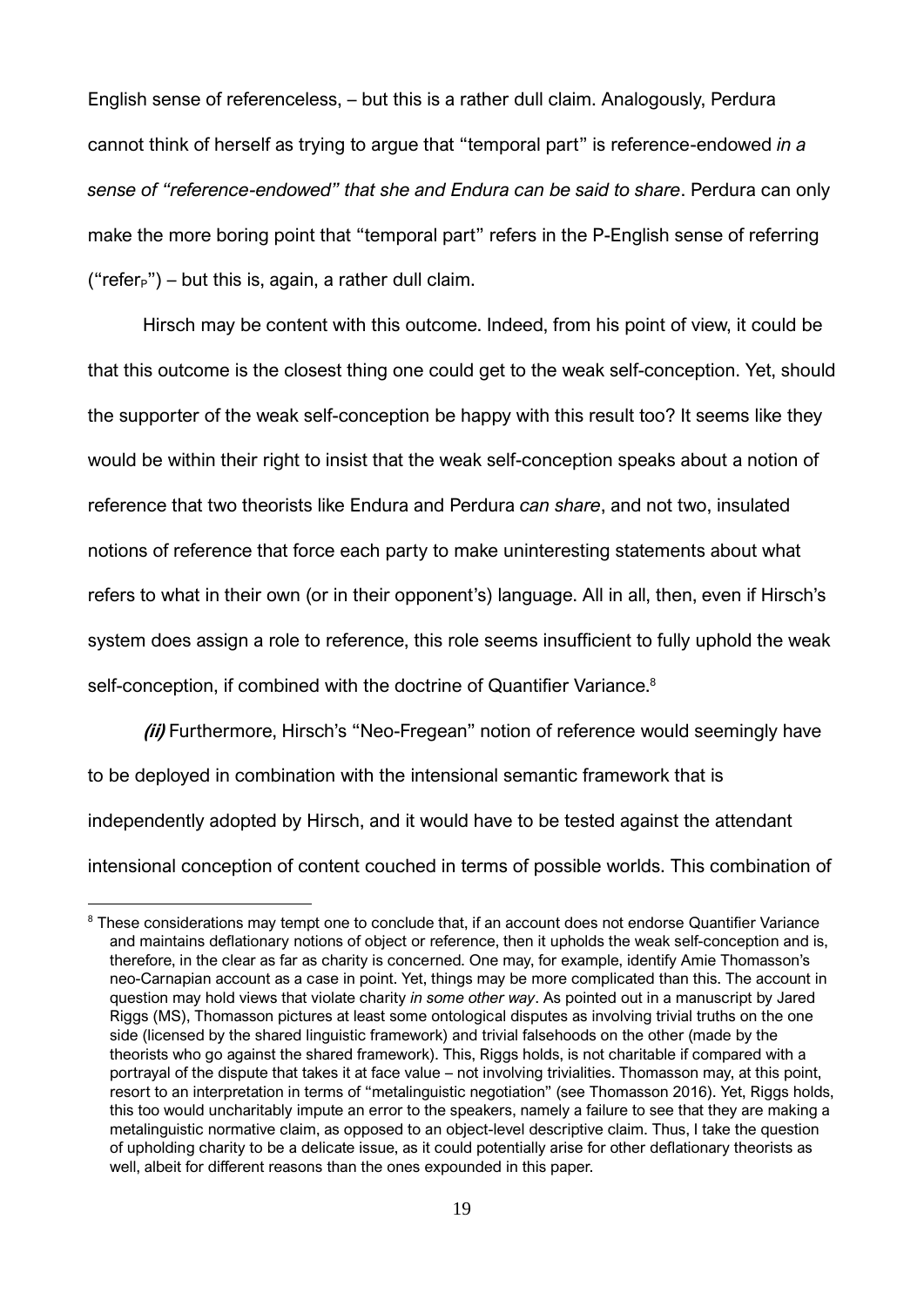ingredients, though, generates a specific problem for the Neo-Fregean notion of reference.

For Hirsch, each sentence gets assigned a function from contexts of utterance to sets of possible worlds. If each sentence in a context is coupled with a set of possible worlds, and the reference of terms (understood along Neo-Fregean lines) plays no bottomup role in semantic composition, then it seems very difficult to articulate the thought that a certain term, say "temporal part", refers or fails to refer to a certain object, *o1*, rather than to another object *o2*, or *o3*, in a certain possible world, *w*. One may describe *w* as a world in which "A temporal part of a cathedral is present at *t*", but one would not be able to tell whether *a certain object*, *o*, rather than another object, *a*, is the reference of "temporal part" (or "cathedral" for that matter). In other words, coupling a sentence (in context) with a set of possible worlds allows one to give a coarse-grained description of that world that, however, fails to disclose which elements in the sentence refer (or fail to refer) to which elements in the world. That is plausibly because the coarse-grained truth-conditions of that sentential occurrence were not determined "bottom-up" or compositionally, but rather "top-down" (in accordance with the Neo-Fregean conception), and so there is no straightforward way of zeroing-in on the object, *o*, that acted as the reference for a term like "temporal part" in determining those specific truth-conditions.

This difficulty also seems to prevent one from seeing the difference between Endura's and Perdura's account in a way that upholds Endura's and Perdura's (potential) weak self-conception. Endura's sentence "Here is a persisting cathedral present at *t*" maps onto the *same set of possible worlds* as Perdura's sentence "Here is a cathedral's temporal part present at *t*". Since reference plays no compositionally relevant, bottom-up role in this framework, one cannot say that Endura's position differs from Perdura's position because Perdura's view refers (or purports to refer) to temporal parts and time-extended worms,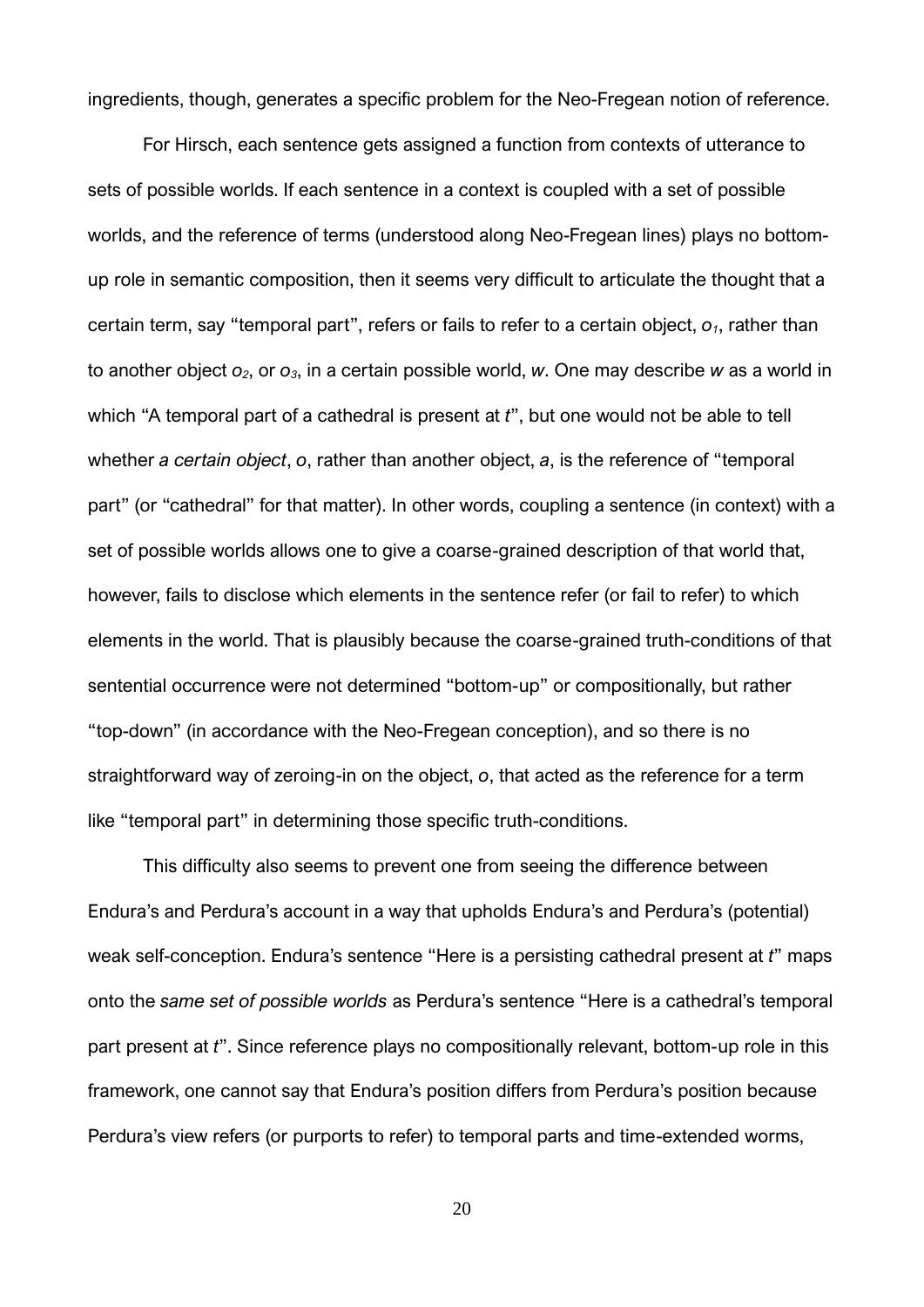while Endura's position refers (or purports to refer) to wholly persisting objects. The coarse-grained way in which sentences map onto possible worlds prevents one from making such finer-grained distinctions, regarding which terms in each ontologist's sentence refer (or fail to refer) to which objects in each world. This seems to disregard the weak self-conception whereby the dispute can be made sense of at least in terms of a disagreement over whether terms *have a reference* in a way that makes it *discernible* which objects constitute (or fail to constitute) the references of which words at certain possible worlds.

Could Hirsch avoid this objection by dropping his intensional conception of content? Even if Hirsch made this move, his Neo-Fregean "top down" conception of reference would still be problematic. To see this, consider Bob Hale and Crispin Wright's (2001) own Neo-Fregean, "top-down" notion of reference, which is independent of an intensional construal of content. Øystein Linnebo (2018: 92) articulates a critique that puts pressure on reference relations in their account too. The critique goes (roughly) as follows: in Hale and Wright's account, for a term *c* to refer, it is sufficient that it features in sentences that are *holophrastic translations* of true sentences that do not contain *c*. Holophrastic translations are coarse-grained, sentence-to-sentence translations. This coarse-grainedness makes it difficult to explain why *c* should refer to a certain object *o1*, rather than to another object, *o2*, in the language's domain. On closer inspection, then, the problem has to do with the coarse-grainedness of content in translation – whether this content is conceived intensionally or not.

Could one opt for a different, more fine-grained framework for representing the content of sentences in context? One might, for example, opt for a structured propositions framework, whereby each element in the sentence (at least ideally) corresponds to some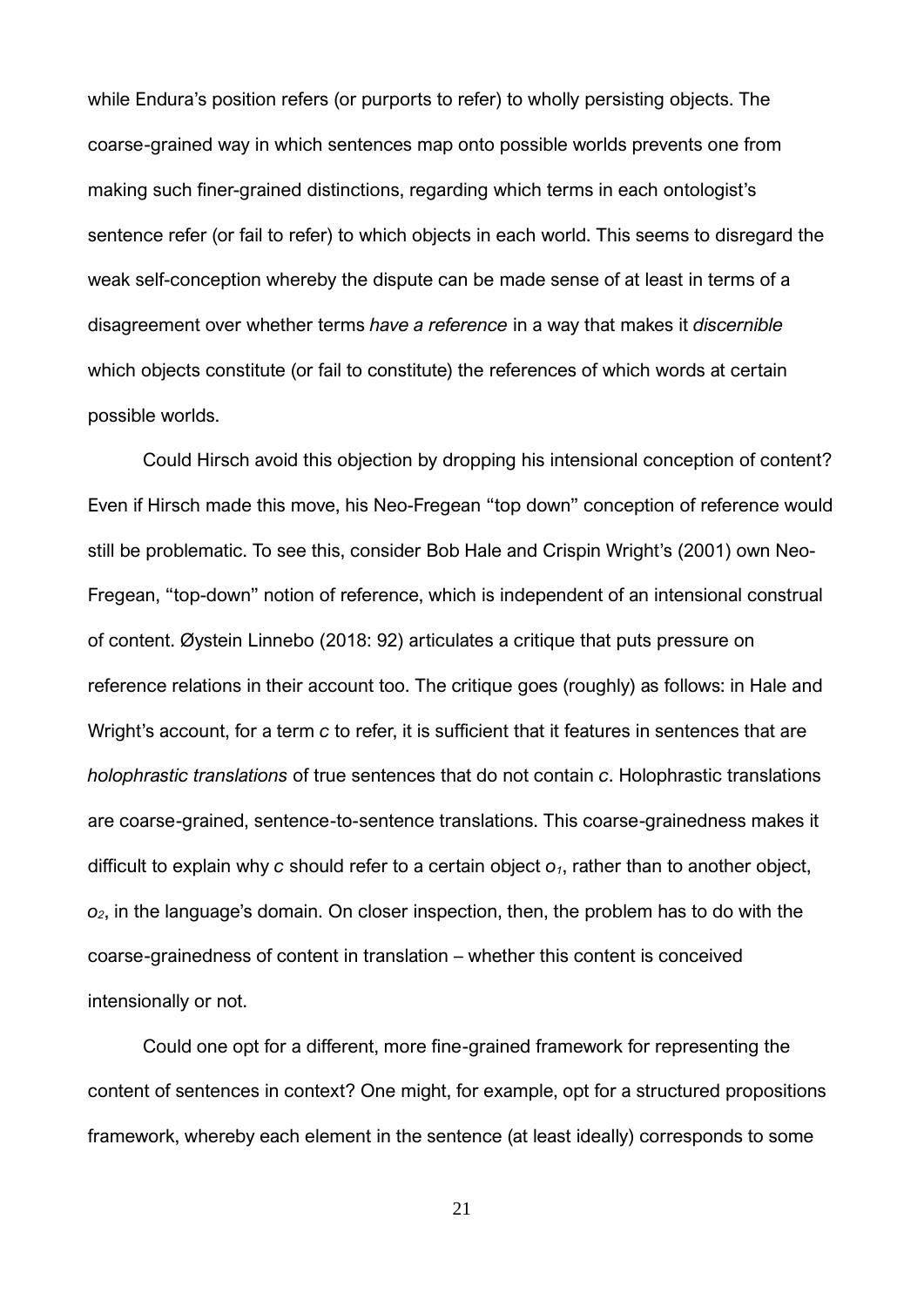constituent of the proposition. This may be compatible with the weak self-conception, at least to the extent that it would supply a more fine-grained method for mapping sentences to their contents.

Another solution might consist in refining the possible worlds framework, so as to permit a finer-grained insight into the references of terms. This might involve refining the notion of character. By way of illustration: in this more fine-grained account, one may couch character as a function from contexts to sets of pairs <*w, f*> of a possible world *w* and a "linguistic framework" *f* (or, following a suggestion by David Chalmers, a "furnishing function"; see Chalmers 2009), which specifies which objects "inhabit" or "furnish" a certain possible world. I take this solution to point towards a more hyperintensionally informed semantics, whose usefulness is emphasised also by Hawthorne, as he stresses the theoretical benefits of "going beyond intensions" (2009: 227).

Still, if, as a consequence of Quantifier Variance, Endura and Perdura were to employ different notions of reference anyways, the account would merely partially, and hence unsatisfactorily, honour the weak self-conception.

The overall conclusion of this section is that *(i)* even if Hirsch's account turned out to be hospitable to a notion of reference along Neo-Fregean lines, combining such notion of reference with Quantifier Variance would produce a situation in which the endurantist and the perdurantist can only use "refer $E$ " and "refer<sub>P</sub>" respectively. The weak self-conception may then be upheld, albeit in an unsatisfactory way (from the point of view of its proponent). *(ii)* Furthermore, once the Neo-Fregean notion of reference is applied within Hirsch's intensional semantic framework, it fails to account for which objects constitute the reference of which terms (in a bottom-up, compositionally informed sense of "reference"). This too undermines the possibility to honour the weak self-conception. Additionally, this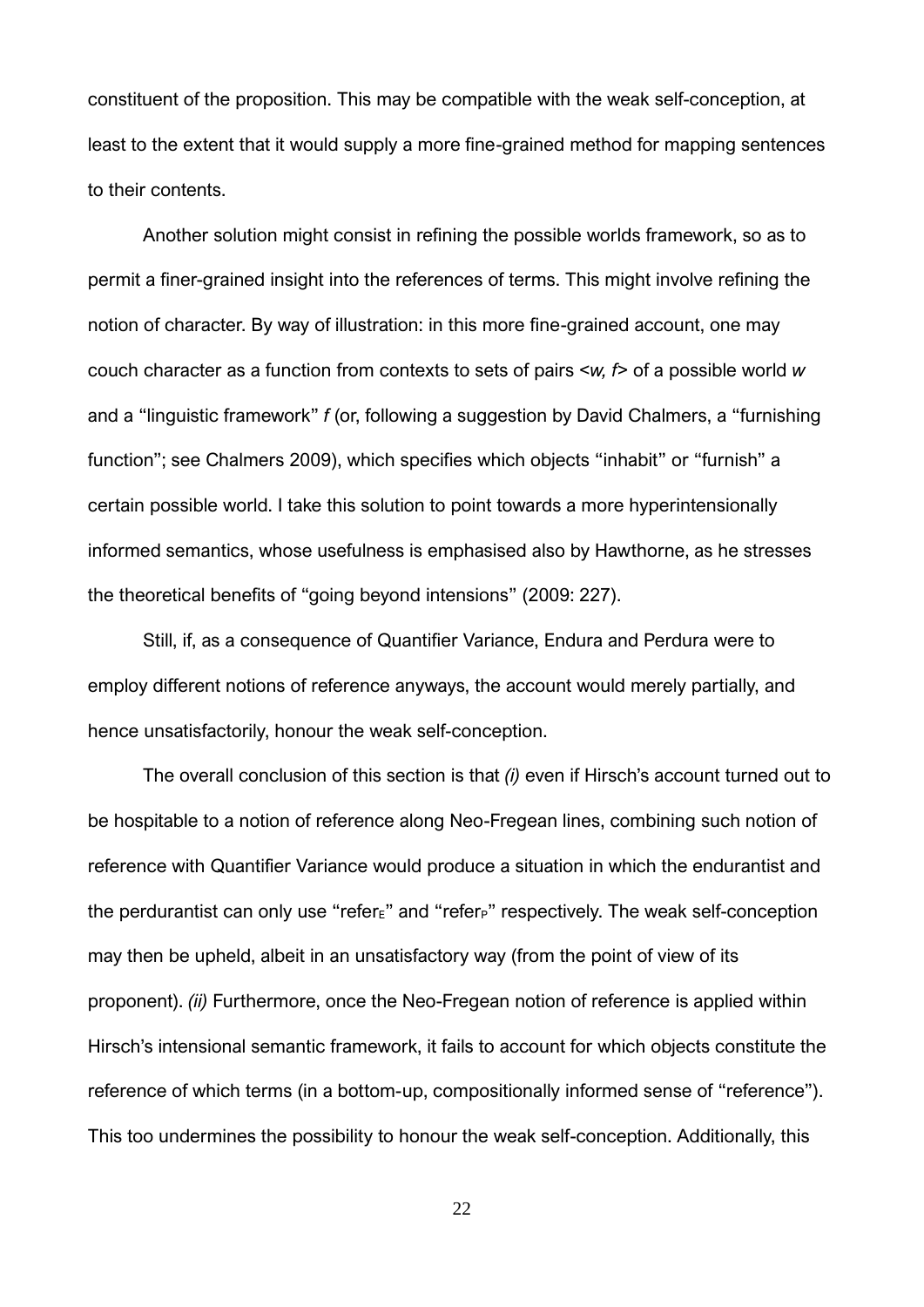limitation appears to be related to the coarse-grained character of translations between the ontologists' languages more than it is related to Hirsch's intensional framework. Finally, while the intensional framework could be abandoned in favour of a structured-propositions framework or in favour of a more hyperintensionalized possible-worlds framework, the weak self-conception would still be improperly upheld if Hirsch retained Quantifier Variance.

#### **8. Is It Okay to be Uncharitable?**

A possible, further way in which Hirsch might push back against the accusation of being uncharitable towards the weak self-conception consists in urging that his portrayal of – e.g. – the persistence dispute is not uncharitable, or that it is uncharitable in an acceptable way. Let us tackle both replies, one at a time.

Hirsch might argue that the view whereby ontological disputes are merely about language-choice is *not uncharitable* because it actually portrays each disputant as saying something *true*, albeit in their own language. Since, by Hirsch's own lights, charity enjoins the interpreter to maximise the truth, or at least the reasonableness, of the interpretee's statements, the "mere verbality" verdict manages to pay heed to charity understood in this way. The flipside of this is that the parties involved in the dispute turn out as not actually disagreeing at the object-level, *even though* they may take themselves as disagreeing at that level.

Does this violate charity? Obviously, the answer depends on what one means by "charity". There is certainly a sense of "charity" (*prima facie* compatible with Hirsch's own formulation) whereby it is charitable for the interpreter to take into account the way in which the interpretee self-represents, thus trusting that the interpretee's perceptual and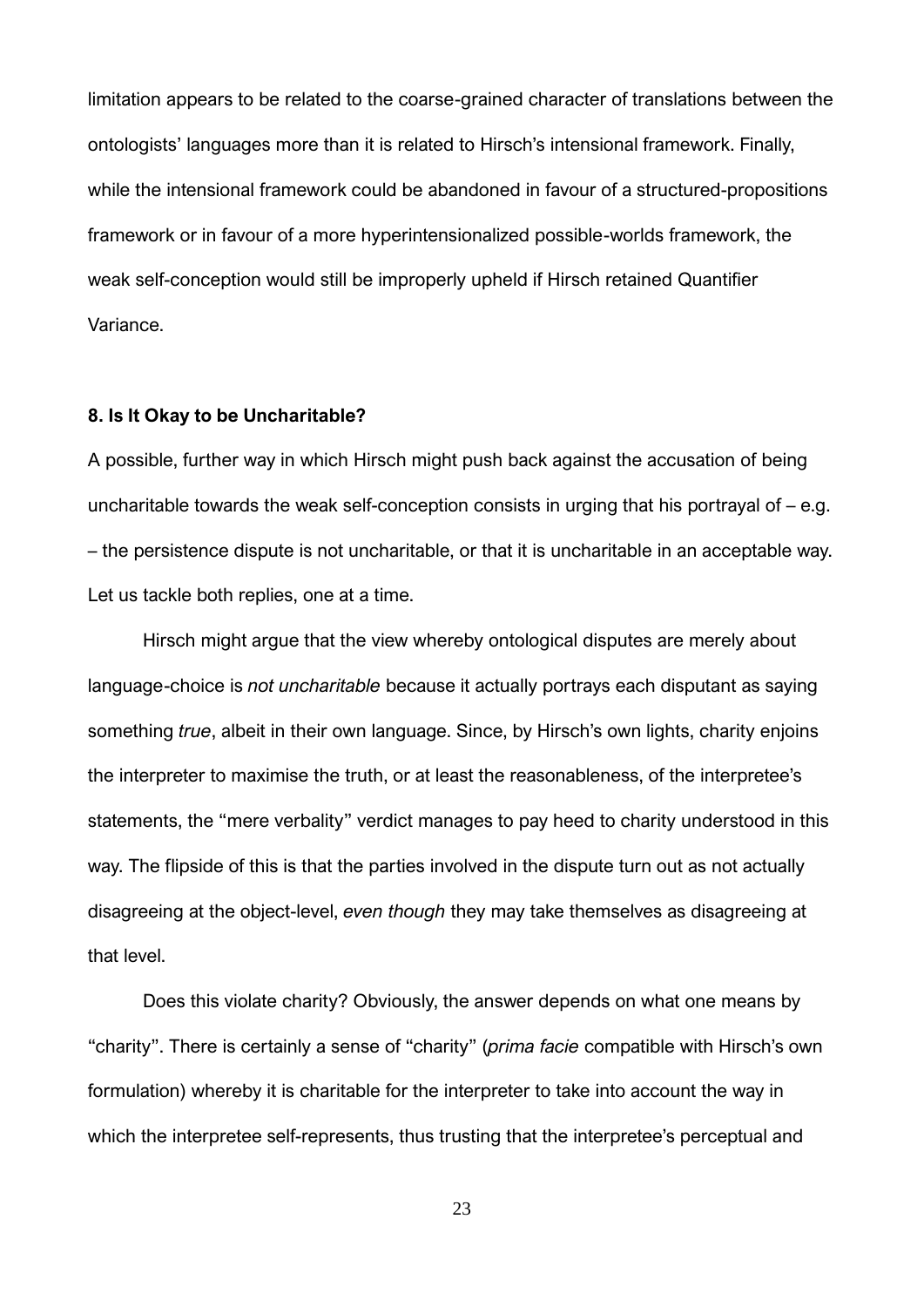cognitive capacities lead to reliable self-representations. Not taking self-representation into account would, by contrast, imply presuming a flaw (no matter how big or small) in the interpretee's perceptual and cognitive capacities. Now, if Hirsch attributes a misguided selfrepresentation to the ontologists, one may wonder: what perceptual or cognitive flaw could they suffer from? Especially if they conceive of their disagreement in terms of the weak self-conception, in which both the notion of reference and the notion of object are *carefully*  articulated, where, and why, would they go wrong? The more carefully the self-conception is articulated, the less plausible it becomes to say that it is a flawed self-representation. So, there is a sense of "charity" (*prima facie* compatible with Hirsch's own formulation) in which it would seem quite implausible, and hence *uncharitable*, to attribute a mistake even in the face of a carefully articulated self-representation.

Hirsch could rejoin that his view is, in a sense, uncharitable, but in an acceptable way. Why so? Because, Hirsch could explain, even though it uncharitably reconstructs the ontological debate as merely verbal, this lack of charity allows the theorist to preserve *a more valuable kind of charity*, namely the charity that we owe to the countless statements made within the community of ordinary speakers when it comes to judging what exists and what not, what persists and in which way (Hirsch 2011: 148-49, 174). Uncharitably interpreting the disputes between ontologists is a price worth paying if that leaves the truth, or reasonableness, of ordinary speakers' statements intact.

Yet, while at first sight it may seem sensible to prioritise the truth or reasonableness of common-sense statements over that of philosophical discussions, on closer inspection it is not clear that "saving" these features of common-sense *matters* in the grand scheme of things. Suppose it turned out that common-sense statements that describe objects as persisting in the endurantist sense are false – because perdurantism is in fact true.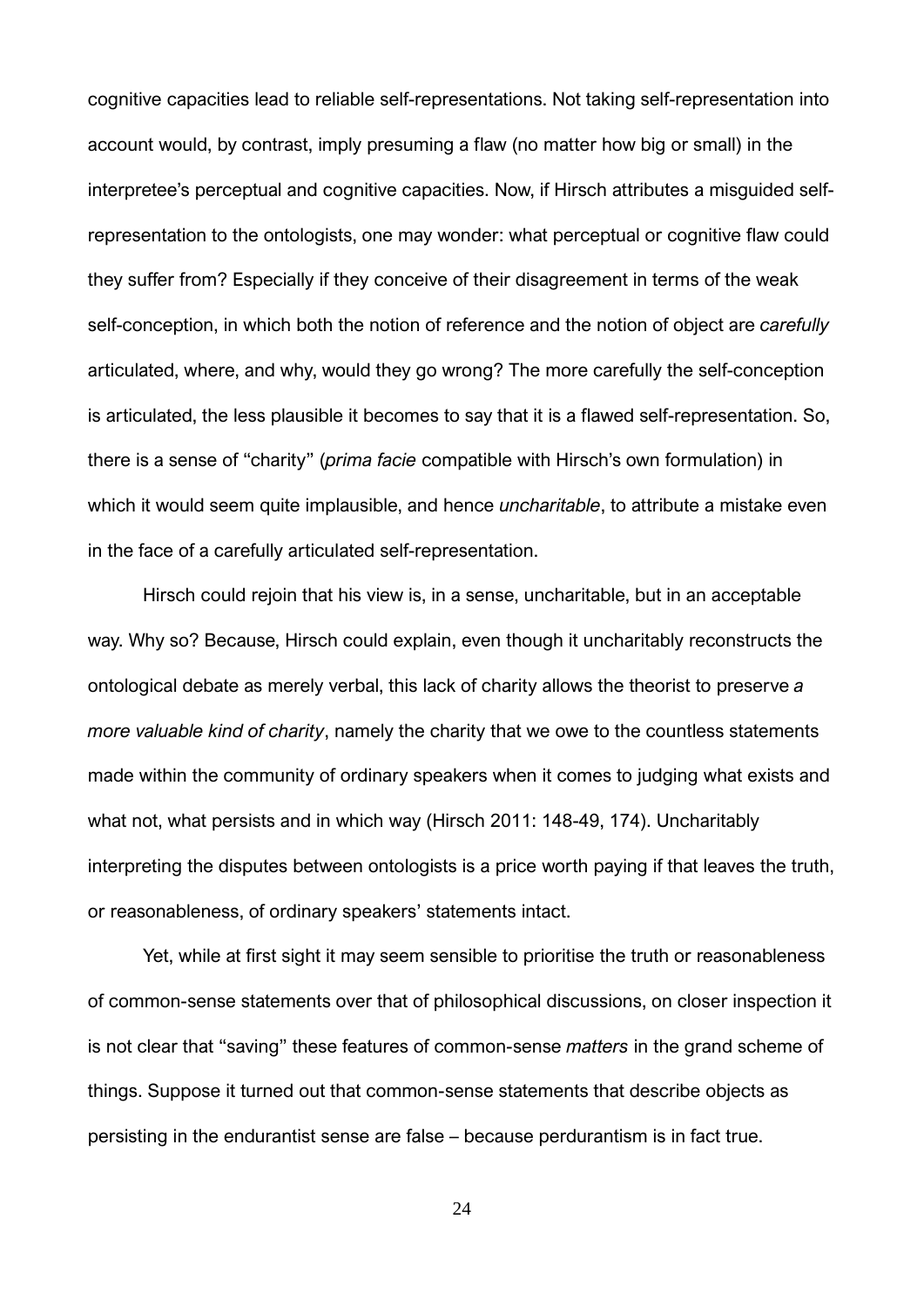Suppose ordinary speakers nevertheless carried on using language in the endurantist way, thus engaging in a massive number of false statements, but still managing to communicate effectively due to their being all under the same misapprehension. Would that make any difference in their practices – if all ordinary speakers were wrong, but wrong in the same way, a way that does not cause their uses of language to fall out of line? Intuitively, no. If that's the case, then preserving the truth or reasonableness of common-sense talk need not be such a crucial, non-negotiable goal. Other aspects may be prioritised – for example, the possibility to reconstruct ontological disputes as genuine, and hence rational and legitimate debates. Portraying the actors involved in these ontological disputes uncharitably would therefore become less acceptable, since the importance of "saving common sense" could be downplayed.

The conclusion is that, despite these potential pushbacks, there is still reason to regard Hirsch's reconstruction of ontological disputes (coupled with his specific take on semantics, interpretation and quantifier variance) as uncharitable – and in a way that is not obviously acceptable.

#### **9. The Consequences of Being Uncharitable**

One immediate consequence of the foregoing considerations is that Hirsch's position *comes with a cost*: namely the cost of not being able to uphold the weak self-conception. If Endura and Perdura were to describe their activity as concerning the question whether "temporal part" has a reference – where both the existence of temporal parts and the notion of reference may be thought of in deflationary terms – Hirsch's account would not be able to properly accommodate this claim. This is a cost to the extent that it implies attributing to Endura and Perdura a mistake that requires explanation. Could Endura and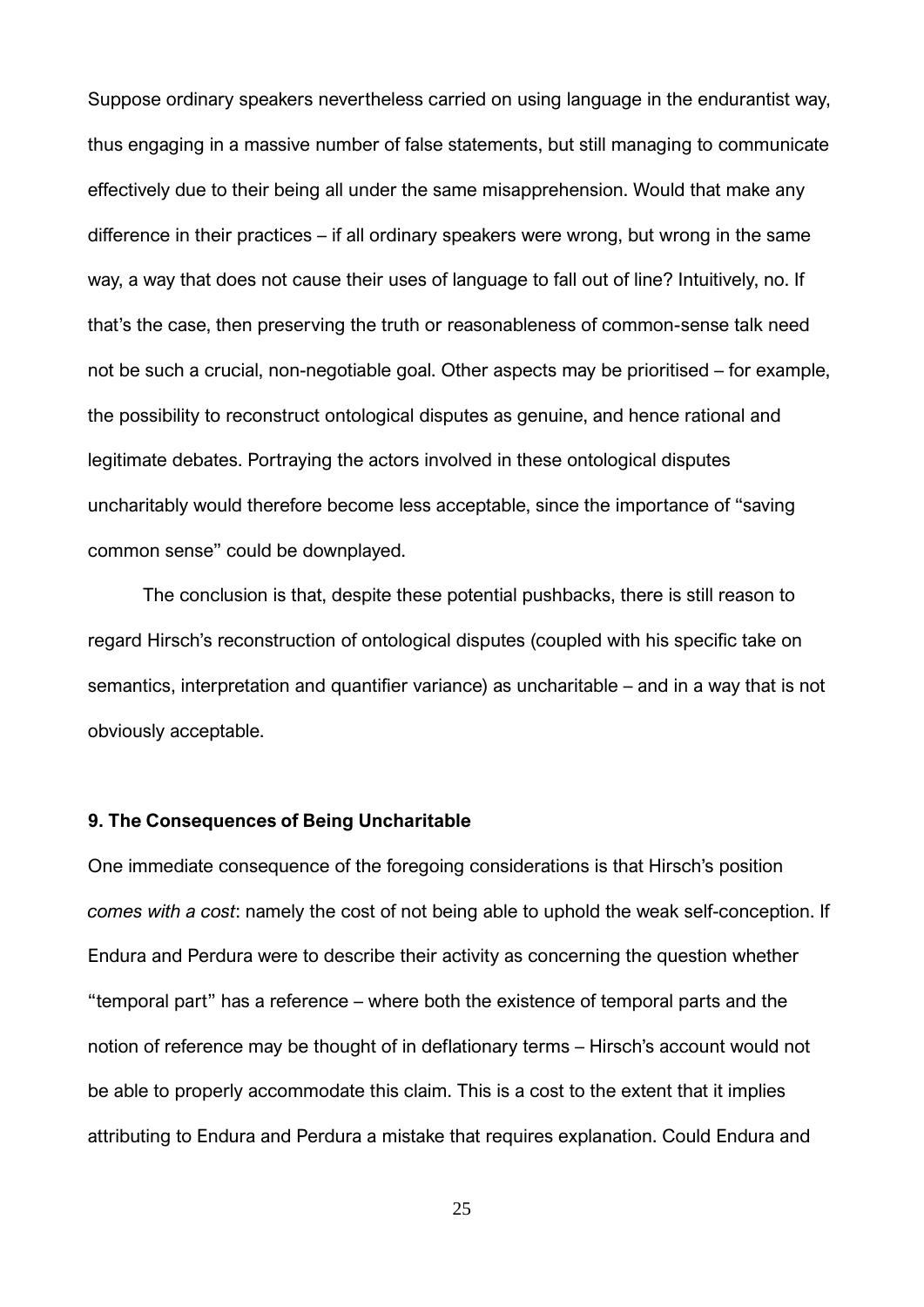Perdura be so grossly mistaken as to be wrong even about the weak self-conception – even when the weak self-conception is carefully articulated in terms of "thin objects" and "deflated reference"? Where would their mistake lie? It is not clear that Hirsch can provide an explanation of such mistake; and even if there were an explanation, it would still constitute a cost for his proposal to the extent that it would imply endorsing an error theory.

A further consequence of these considerations concerns Hirsch's methodology, which relies on charity in order to issue the "merely verbal dispute" verdict. As it has emerged in the previous discussion, it seems plausible to presume that *the requirements of charity apply to Hirsch's theory, too* – as they are requirements imposed on any interpreter. In the case at hand, charity would arguably enjoin to honour as much as possible the weak self-conception, in that portraying the ontologists in accordance with the weak selfconception would be *comparatively more charitable* than portraying them as mistaken (even if reasonably or "blamelessly" so). If Hirsch fails to achieve that, he "falls victim" of the same charity requirements that he is professing in his own inquiry. If he accepts being uncharitable, then his theory can be retained at the cost of *a certain degree of "hypocrisy"* or inconsistency, whereby one refuses to apply to oneself the very same values that one applies to one's neighbour, so to speak. This "hypocrisy" also appears to be a cost for Hirsch's proposal, to the extent that it might negatively impact the theoretical appeal of his approach.

To be sure, none of these problems translates into a knock-down argument against Hirsch's approach. Still, these difficulties shed an unfavourable light onto the idea that certain ontological disputes – e.g. that between endurantists and perdurantists – are "merely verbal" in Hirsch's sense, *if* the weak-self conception is available and *if* the framework set up by Hirsch does not allow to properly uphold such weak self-conception.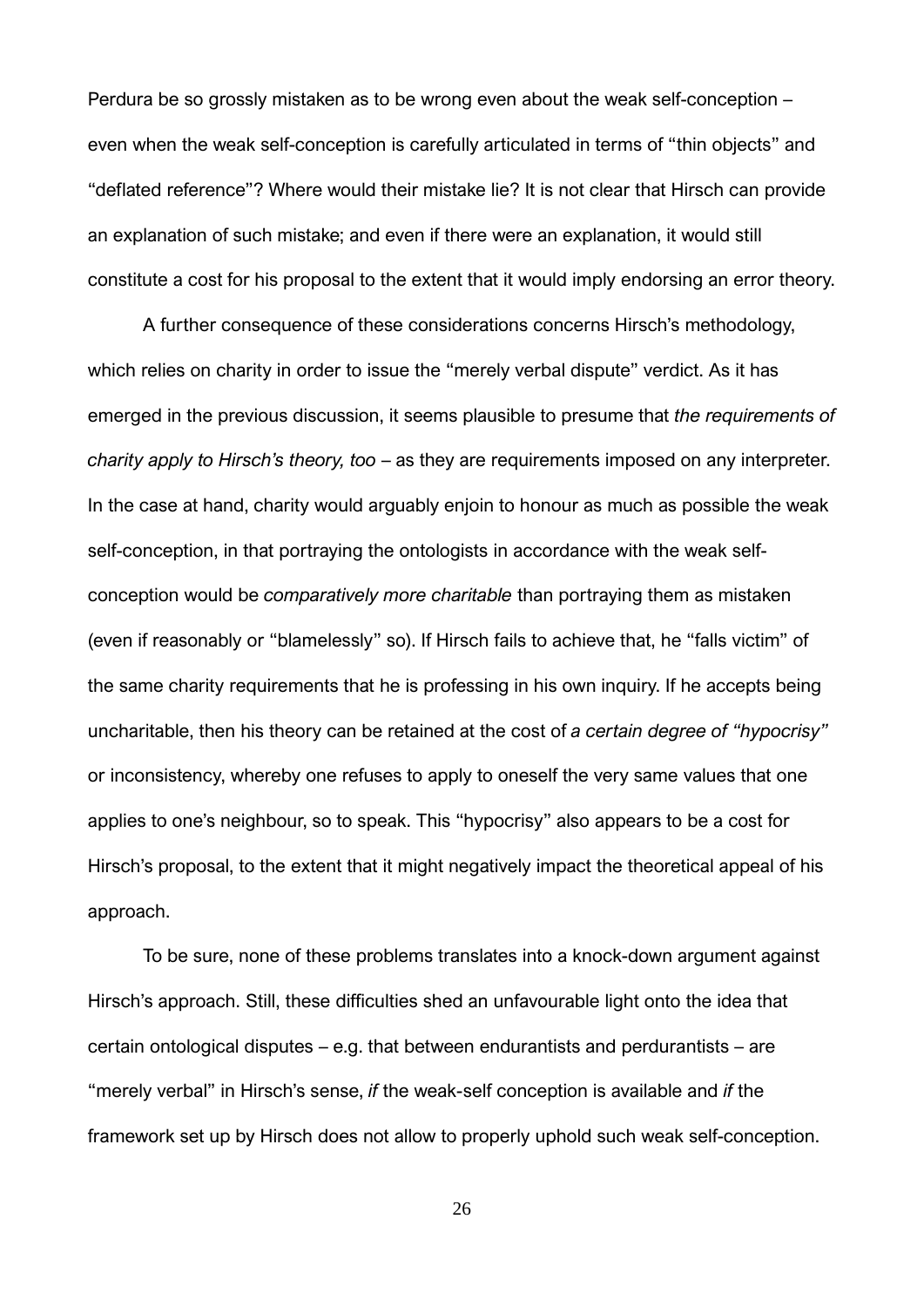#### **10. Conclusion**

Let us take stock. I have started this discussion by presenting Hirsch's intensional, noreference approach to semantics. I have argued that, due to the fact that reference plays no compositionally relevant, bottom-up role, this implies regarding ontologists (engaged in, e.g., the persistence debate) as arguing just about syntax or notation. This clashes with what I have called *the "weak self-conception"* whereby the ontologists might view themselves as at least disagreeing on whether, e.g., terms like "temporal part" have a *reference* (where the notion of reference might be construed in a very minimal and deflationary way). This represents a problem for Hirsch's proposal, to the extent that failing to honour the weak self-conception might result in a (comparatively) *unduly uncharitable* reconstruction of what the ontologists are doing. I have then considered the role of Hirsch's Neo-Fregean notion of reference, contending that it does not really help with the weak selfconception. First, if combined with Quantifier Variance, it yields two insulated, languagerelative notions of reference, that make genuine disagreement about a *shared* notion or reference impossible. Second, if combined with Hirsch's intensional semantic framework, it does not allow to discern which objects are the references of which terms within a possible world *w*. I have then rejected a further, possible pushback by Hirsch, to the effect that the lack of charity that I am attributing to his account is after all acceptable, because it preserves the truth of ordinary existence statements, by arguing that "saving" commonsense is not an absolute and non-negotiable priority. I have concluded by stating more precisely the problematic consequences of my considerations (which are, in any case, not meant to provide knock-down arguments): first*,* Hirsch's proposal comes with a cost, namely the cost of having to *uncharitably impute a mistake* to the ontologists, even in the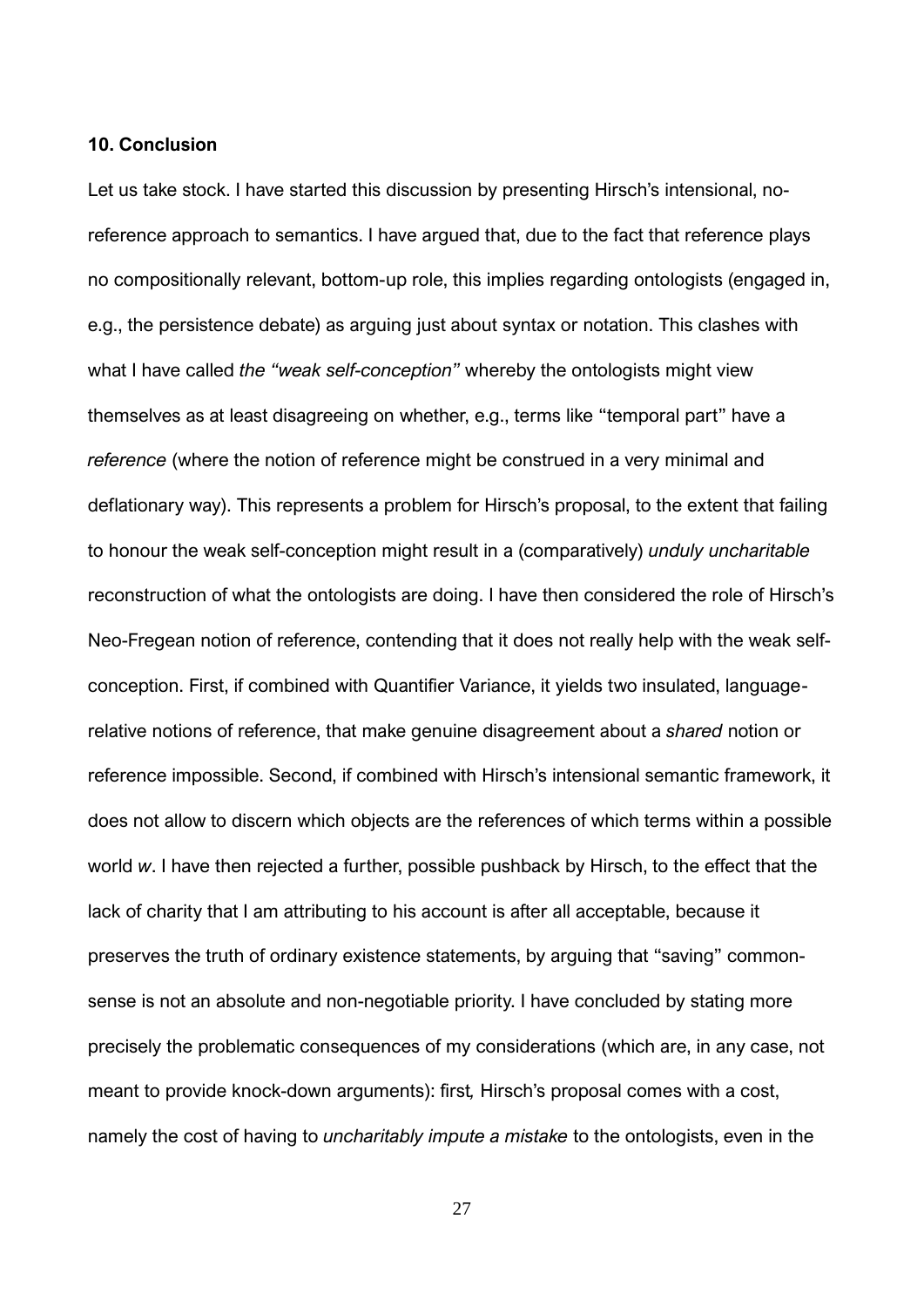face of the weak self-conception; and second, if it admits its own lack of charity, it exposes itself as *hypocritical*, insofar as it flouts the very same principle of charity that it wishes to impose on the practitioners of ontology when they are interpreting one another.

### **Acknowledgments**

Previous versions of this paper were presented at Utrecht University and at LanCog, at the Centre of Philosophy of the University of Lisbon. I am grateful to the members of both audiences for their helpful feedback.

### **References**

- Almotahari, M. (2019). Semantic deflationism deflated. *Synthese* 196 (6):2435-2454.
- Armstrong, D. (1980). Identity Through Time. In Peter van Inwagen (ed.), *Time and Cause: Essays Presented to Richard Taylor*. Dordrecht: Riedel, pp-. 67-78.

Azzouni, J. (2017). *Ontology Without Borders*. New York: Oxford University Press.

- Balcerak-Jackson, B. (2013). Metaphysics, Verbal Disputes and the Limits of Charity. *Philosophy and Phenomenological Research*, Volume 86, Issue 2, pages 412– 434.
- Brandom, R. (1994). *Making It Explicit: Reasoning, Representing, and Discursive Commitment. Cambridge*, MA: Harvard University Press.
- Burgess, A. (2015). An Inferential Account of Referential Success. In S. Gross, N. Tebben, and M. Williams (eds.), *Meaning Without Representation*. New York: Oxford University Press.
- Chalmers, D. J. (2009). *Ontological anti-realism*. In David John Chalmers, David Manley & Ryan Wasserman (eds.), Metametaphysics: New Essays on the Foundations of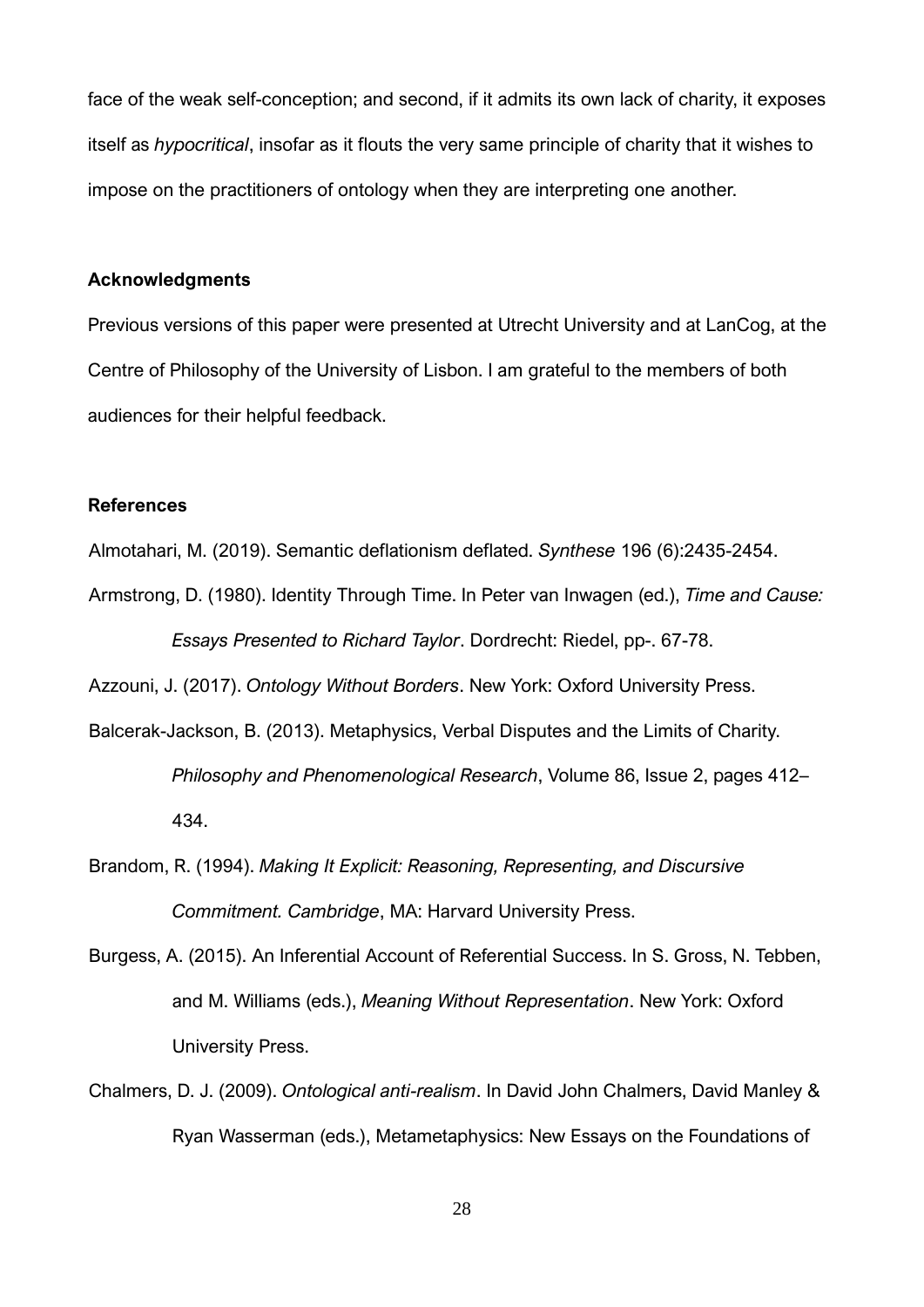Ontology. Oxford University Press.

- Daly, C. and Liggins, D. (2016). Is ontological revisionism uncharitable? *Canadian Journal of Philosophy, 46*(3), 405-425. doi:10.1080/00455091.2016.1189775.
- Field, H. (1994). Deflationist Theories of Meaning and Content. *Mind*, New Series 103 (411):249–85.
- Hale, B., and Wright, Crispin. (2001). *Reason's Proper Study: Essays Towards a Neo-Fregean Philosophy of Mathematics*. Oxford: Oxford University Press.

Haslanger, S. (1989). Endurance and Temporary Intrinsics. *Analysis* 49 (3):119-125.

- Hawthorne, J. (2009). Superficialism in Ontology, in Chalmers et al., *Metametaphysics: New Essays on the Foundations of Ontology*. Oxford University Press.
- Heller, M. (1990). *The Ontology of Physical Objects: Four-Dimensional Hunks of Matter*. Cambridge University Press.
- Hirsch, E. (2011). *Quantifier Variance and Realism: Essays in Metaontology*. Oxford University Press.

Horden, J. (2014). Ontology in Plain English, *The Philosophical Quarterly* Vol. 64, No. 255.

Horwich, P. (1998). *Truth*. Oxford: Clarendon Press.

Kaplan D. (1989). Demonstratives in J. Almog et al. (Ed.), *Themes from Kaplan* (Oxford: Oxford University Press.), pp. 481–563.

Lewis, D.K. (1986). *On the Plurality of Worlds*. Blackwell Publishers.

- Linnebo, Ø. (2018). *Thin Objects*. Oxford: Oxford University Press.
- Lowe, E.J. (1987). Lewis on perdurance vs endurance. *Analysis* 47: 152–154.
- McGrath, M. (2008). Conciliatory metaontology and the vindication of common sense. *Noûs* 42 (3):482-508.

Merricks, T. (1994). Endurance and Indiscernibility, *Journal of Philosophy*, 91: 165–84.